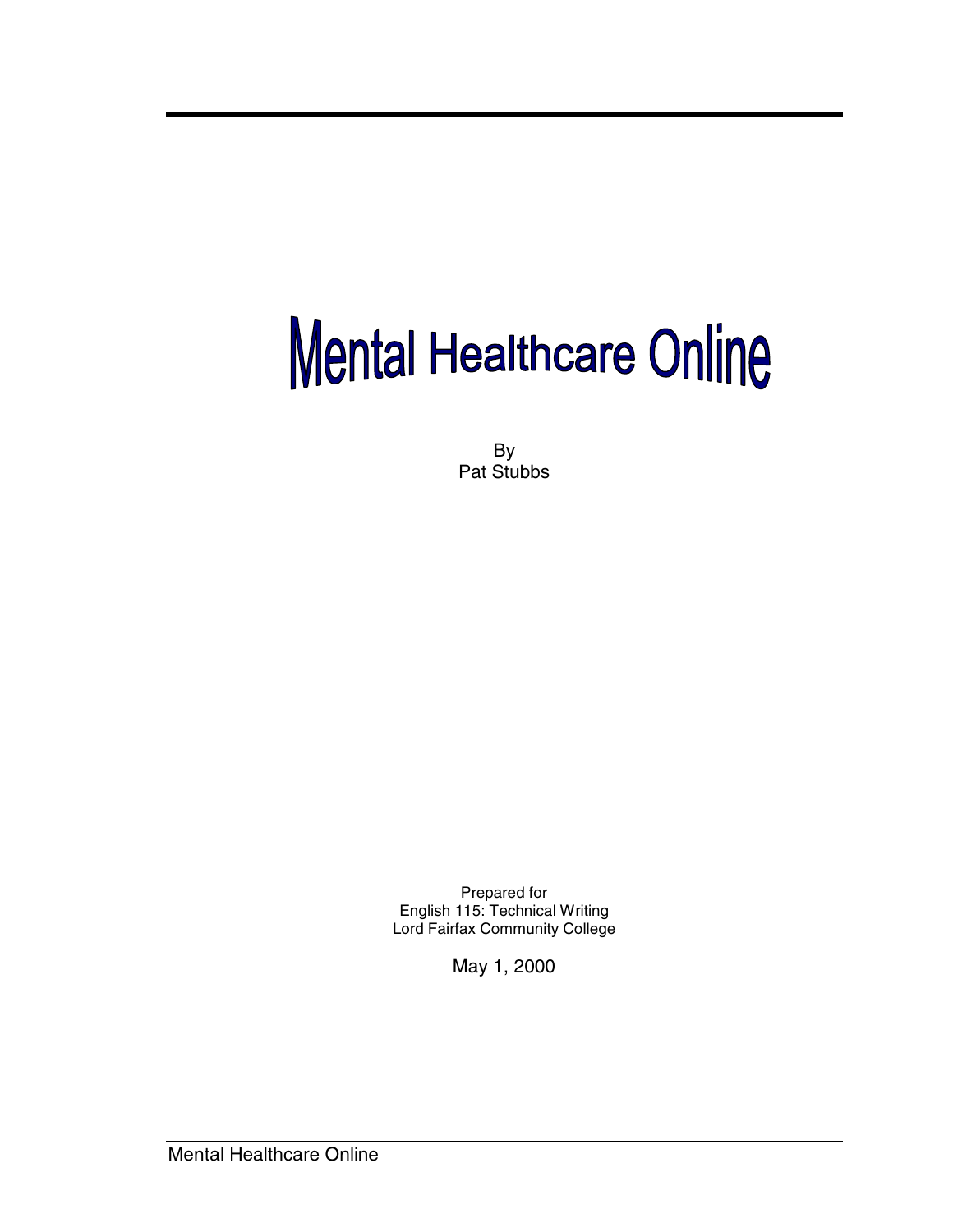# **Table of Contents**

| <b>Executive Summary</b>                                                                                                                                                                                                                                                                                                                                                                               | <u>iv</u> |
|--------------------------------------------------------------------------------------------------------------------------------------------------------------------------------------------------------------------------------------------------------------------------------------------------------------------------------------------------------------------------------------------------------|-----------|
| <b>Introduction</b>                                                                                                                                                                                                                                                                                                                                                                                    | V         |
| <b>Mental Healthcare Offline: A Brief History</b>                                                                                                                                                                                                                                                                                                                                                      | 1         |
| <b>Ethics Offline</b>                                                                                                                                                                                                                                                                                                                                                                                  |           |
| Filing An Ethics Complaint with the American Psychological<br>Association<br>Filing An Ethics Complaint with the American Psychiatric<br>Association                                                                                                                                                                                                                                                   |           |
| <b>Mental Healthcare Online: A Brief History</b>                                                                                                                                                                                                                                                                                                                                                       | <u>2</u>  |
| <b>Advantages for Client</b><br><b>Disadvantages for Client</b><br><b>Advantages for Therapist</b><br>Disadvantages for Therapist<br><b>Ethics Online</b>                                                                                                                                                                                                                                              | 5         |
|                                                                                                                                                                                                                                                                                                                                                                                                        |           |
| <b>Published Standards</b><br><b>Statistics</b>                                                                                                                                                                                                                                                                                                                                                        | 7         |
| <b>1998 Overall Site Statistics</b><br><b>2000 Overall Site Statistics</b><br>1998 Provider Demographics<br>Gender/Age<br><b>Highest Degree Held</b><br>2000 Provider Demographics<br>Gender/Age<br><b>Highest Degree Held</b><br>1998 Client Information<br>2000 Client Information<br>1998 Practice Information<br>2000 Practice Information<br>2000 Survey Additional Questions<br>2000 Methodology |           |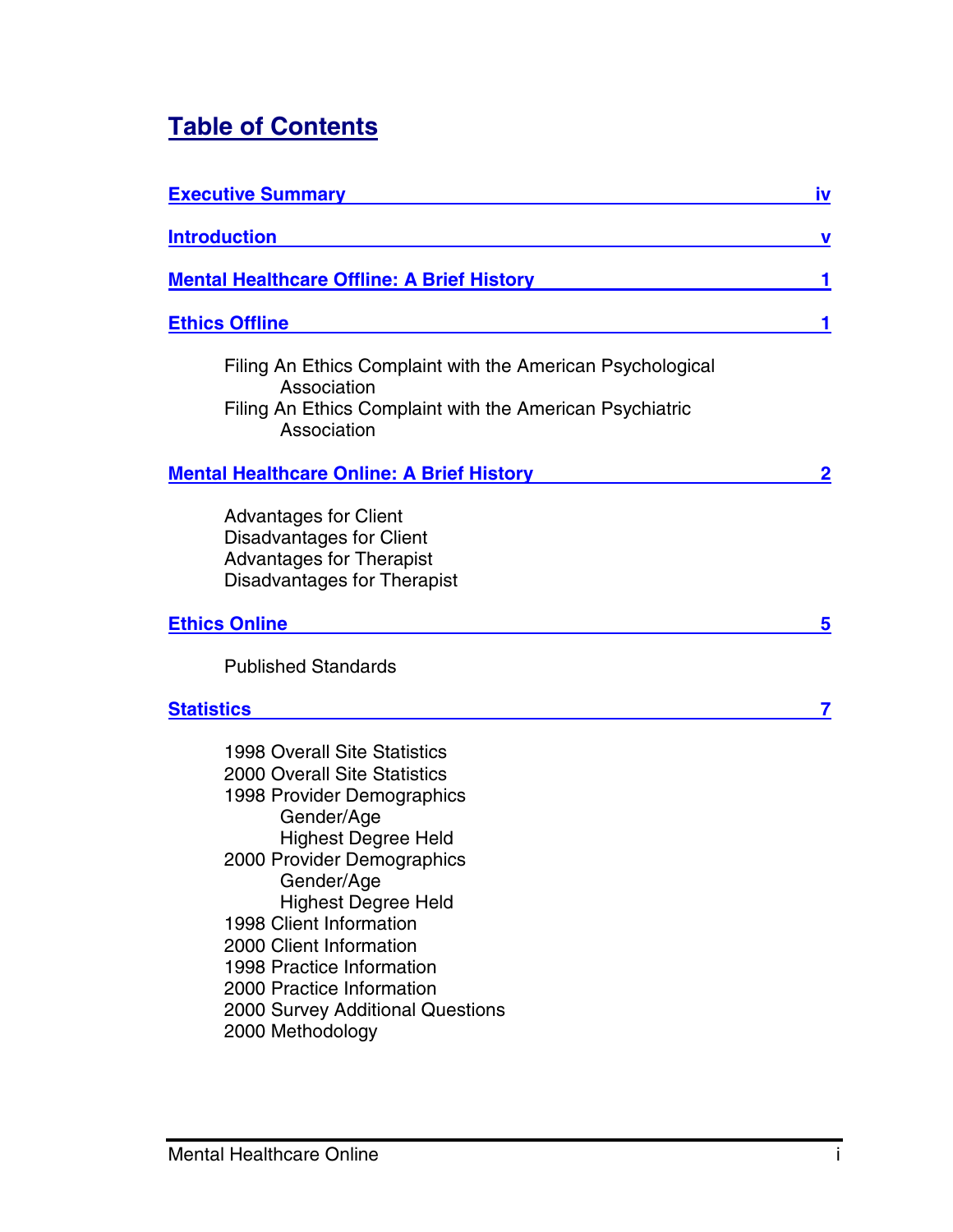| <b>Conclusion</b>         | 17 |
|---------------------------|----|
| <b>Appendix I</b>         | 18 |
| 1998 Survey Questionnaire |    |
| <b>Appendix II</b>        | 21 |
| 2000 Survey Questionnaire |    |
| <b>Endnotes</b>           | 25 |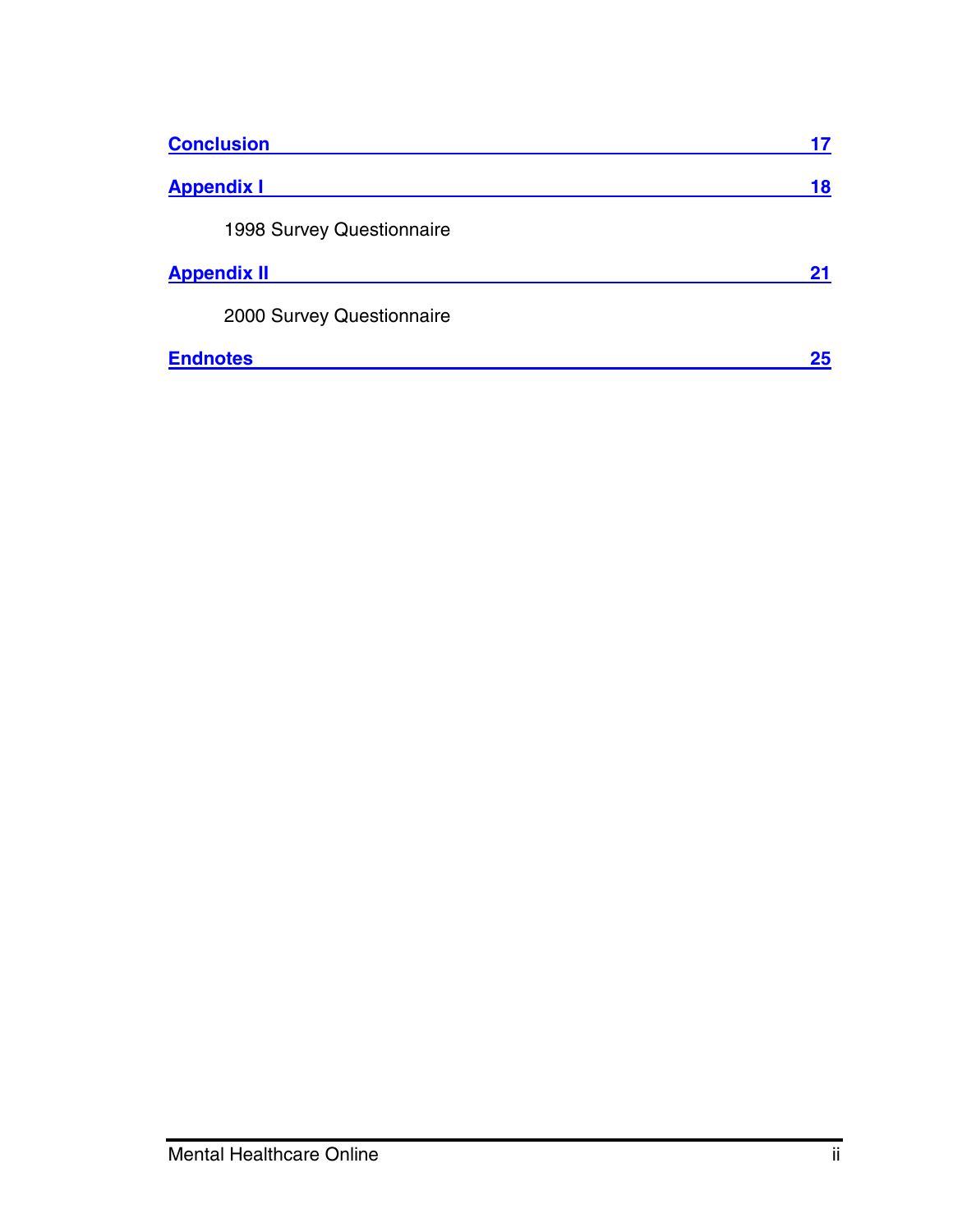| Table 1.1                                                             | 7  |
|-----------------------------------------------------------------------|----|
| 1998 Metanoia Site Category by Survey Stats, & Site Authenticity      |    |
| Table 1.2                                                             | 9  |
| 1998 Online Client's Primary Problems by Counselor Occurrence Ranking |    |
| Table 1.3                                                             | 11 |
| 1998 Important Practice Issues By Counselor Ranking                   |    |
| Table 2.1                                                             | 7  |
| 2000 Metanoia Site Category by Survey Stats, & Site Authenticity      |    |
| Table 2.2                                                             | 9  |
| 2000 Online Client's Primary Problems by Counselor Occurrence Ranking |    |
| Table 2.3                                                             | 11 |
|                                                                       |    |

2000 Important Practice Issues By Counselor Ranking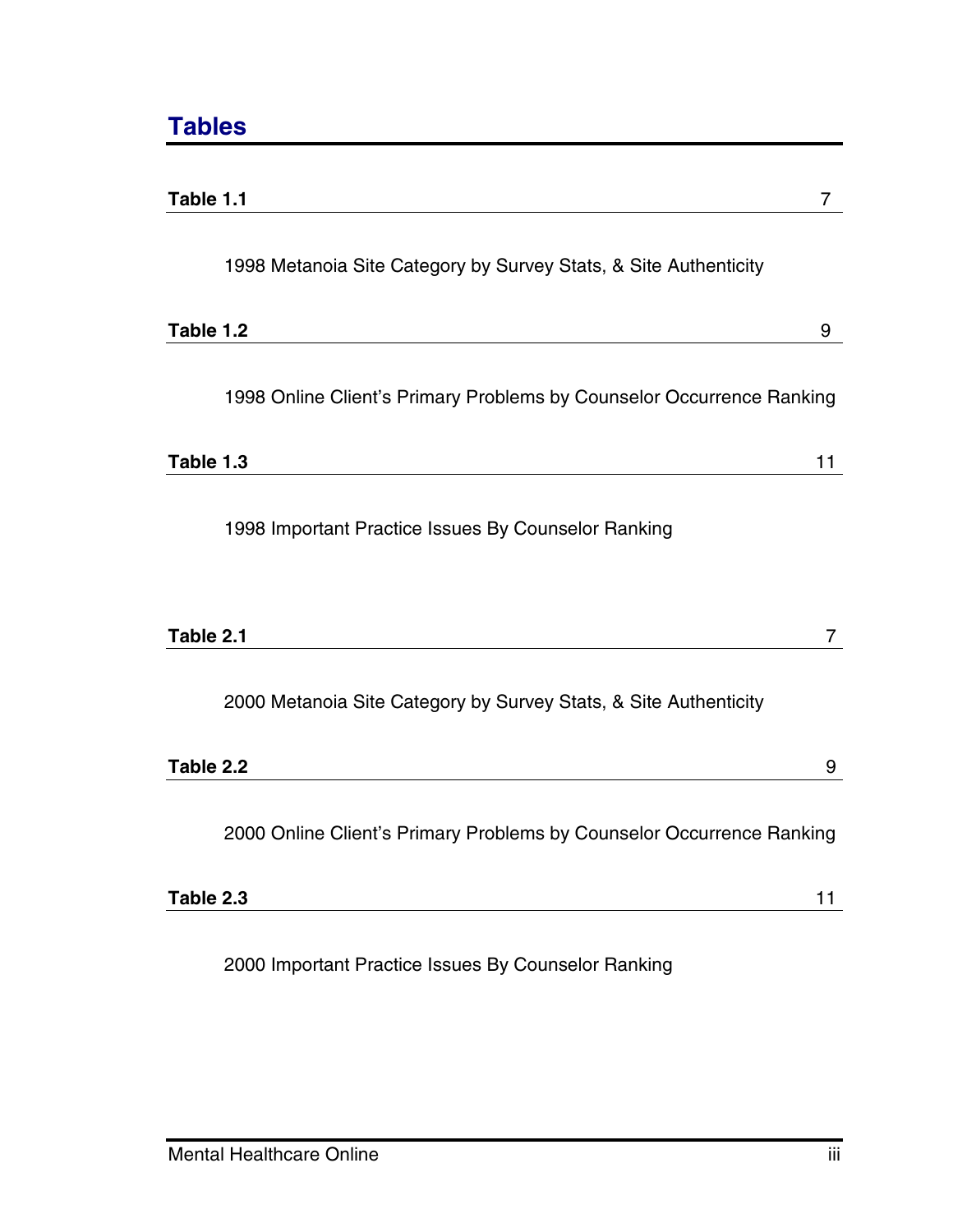<span id="page-4-0"></span>The current world population of internet users, close to 349 million, is a growing industry, in and of itself with more web pages created each day. The virtual possibilities on the web include everything from shopping to managing finances, and keeping track of stocks (to name just a few). The internet is no longer limited to personal web-sites, listservs, newsgroups or performing research using search engines or traditional e-businesses such as, Amazon or Barnes & Noble. Pioneers on the internet are now moving towards making healthcare and more specifically mental healthcare, as a new potential for web business.

Is it possible to enforce mental health service ethics online? Will this new field be self-regulated? Who is qualified to provide online mental healthcare? What class of client/patient would benefit most from this method of delivery? There have been no completed studies to date to measure the usefulness of this burgeoning field. Until those studies are complete the debate will continue amongst the professionals as to whether mental health belongs online.

There are advantages and disadvantages for both the service provider and client alike within the mental healthcare online industry. Currently several ethical guidelines exist online for service providers but at this time there is no way of enforcing them thereby making them appear somewhat useless. Does selfregulation work? Looking at statistics for offline mental healthcare it doesn't appear so. There may be several catalysts for this, including but not limited to a difficult reporting process for the client, and governing boards that are more interested in rehabilitation than censure and reprimands.

Some of the debate within the professional online (and offline) communities centers on the exact definition of online mental healthcare. Is it really therapy? Is it counseling? Some critics argue that it is not.<sup>1</sup> Some professionals argue that there are no more disadvantages to mental healthcare online than there are disadvantages for therapy.

I have included statistics for two online studies, one completed in 1998 and one completed this year. These studies attempted to measure provider demographics and how many clients are using mental healthcare professionals practicing online.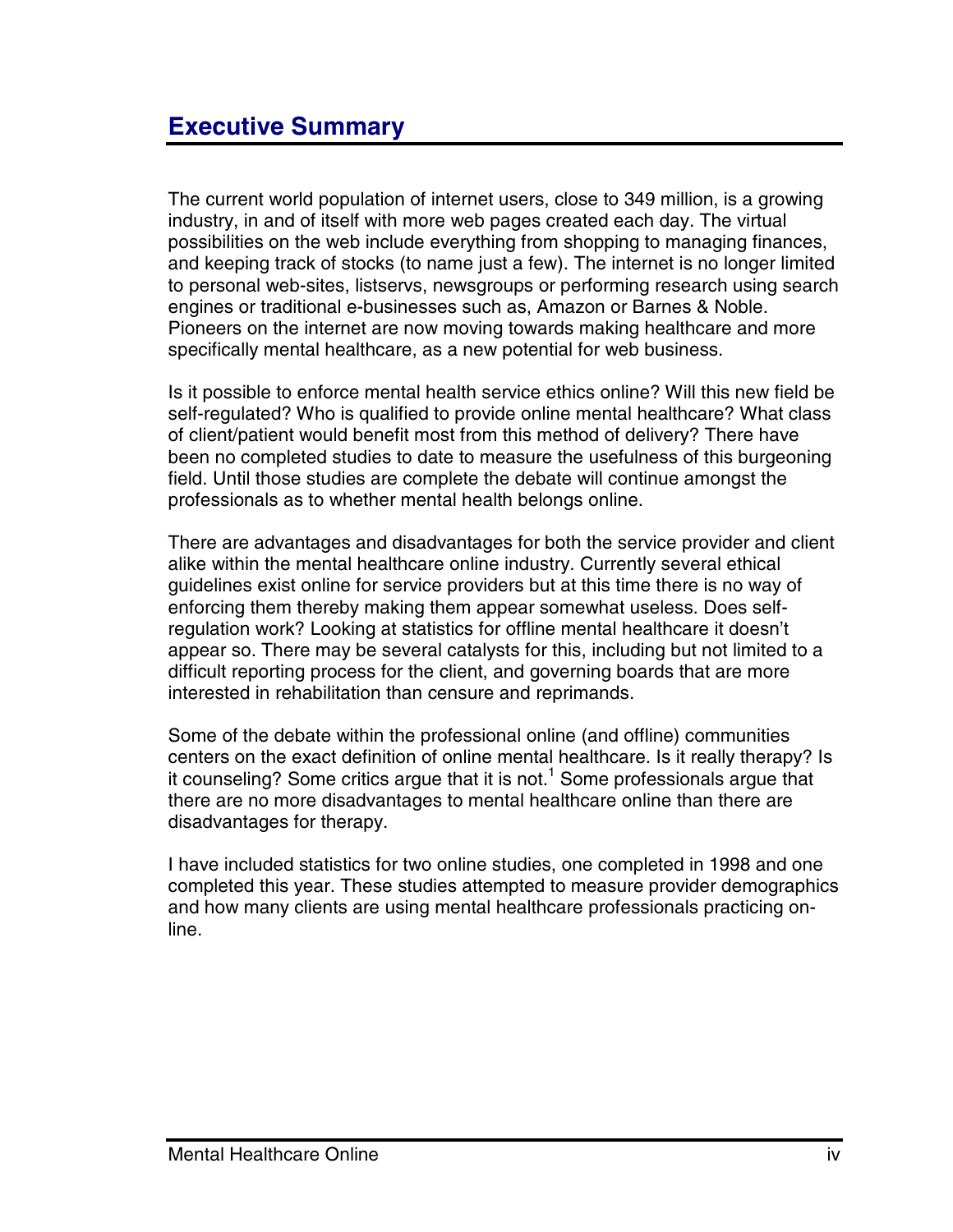# <span id="page-5-0"></span>**Introduction**

What exactly is mental healthcare online? Is it therapy, or counseling? What does it include? For the purposes of this paper, online mental healthcare will be defined as a licensed mental healthcare professional providing advice and/or counsel via e-mail, video conferencing, virtual reality technology or chat technology or any combination of those. It will not include self-help methods such as public bulletin boards or private listservs (whether they are run by a professional or not).

I have included a brief history of mental healthcare offline and some of the ethical issues surrounding the mental healthcare industry in regards to self-regulation. I will briefly discuss the reporting process for mental the American Psychological Association and the American Psychiatric Association (for traditional e.g. offline therapy only).

Further I will offer a brief history of mental healthcare online and include the advantages and disadvantages for both the service provider and the client. I will discuss ethics online and a few concerns on whether it can be regulated without so much an agreement on what to call the online services.

I have included statistics for two online studies, one completed in 1998 and one completed this year. These studies attempted to measure provider demographics and how many clients are using mental healthcare professionals practicing online. At the end of the studies (formatted so the reader can view corresponding results for both 1998 and 2000 on the same page) I discuss some of the problems with the methodology and the lack of participation amongst service providers.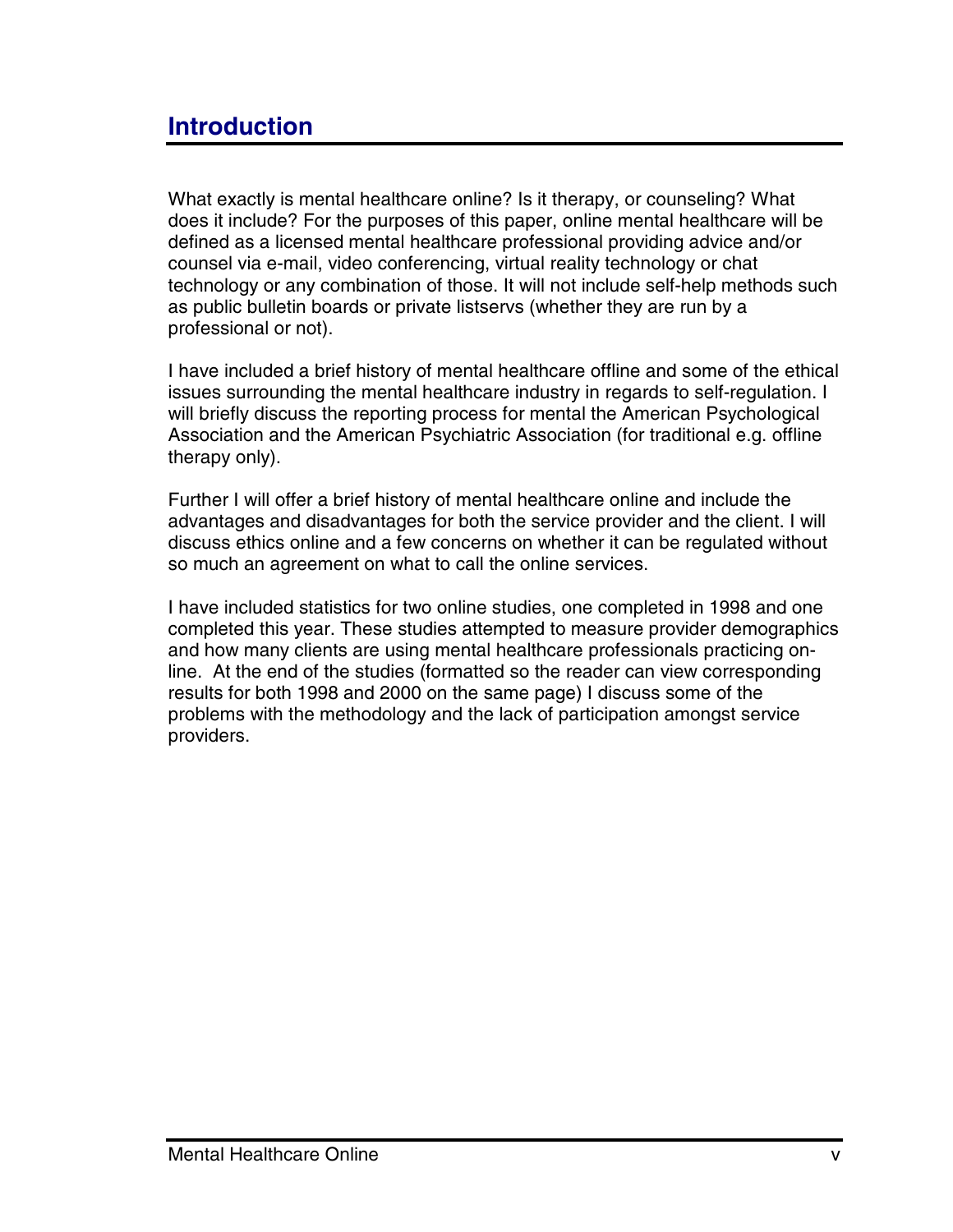# <span id="page-6-0"></span>**Mental Healthcare Offline: A Brief History**

Mental health care is not a new business. In fact it's quite old, dating back to the 180[0s](#page-31-0) when the first almshouses (public mental health hospitals) were in existence.<sup>2</sup> The Mental Health Study Act of 1955 was introduced into legislation on July 28, 1955, resulting in the National Institute of Mental Health (NIMH) appointing the Joint Commission on Mental Illness and Health to "evaluate the needs of the mentally ill and to make recommendations to Congress for future programs." <sup>[3](#page-31-0)</sup> Since then reports, including the most recent Surgeon Generals Report on Mental Health $4$  and more studies have been mandated and carried out, so that more changes have come into effect to assess and govern the growth of mental healthcare as an industry. Throughout this growth accessibility has remained an issue. By accessibility I am referring to the limited availability of mental healthcare to people living in [ru](#page-31-0)ral areas, lack [o](#page-31-0)f health insurance and physical disability issues. Psychiatry<sup>5</sup> and psychology<sup>6</sup> have made tremendous strides over the years, including but not limited to incorporating self-governing ethical standards. The question is: "are those ethical standards equally effective offline?"

# **Ethics Offline**

The National Psychologist, an independent newspaper for practitioners ran a story about an Ohio newspaper The Plain Dealer. The Plain Dealer, located in Cleveland, held a six month investigation revealing that nearly 200 psychologists who "were found to have committed serious ethical violations in the last 18 years nationwide were allowed to continue their practice without ever serving any suspension."<sup>[7](#page-31-0)</sup> The article went on to say,

*"The nearly 200 psychologists who were not suspended for even a day were found to have engaged in sexual misconduct with patients, convicted of criminal offenses or committed other major ethical violations. The Plain Dealer looked at records from all 50 state licensing boards and created a data base containing the names of 2,218 psychologists who have been disciplined or denied licensure as a result of ethics violations. The study went back to 1971, although 80 percent, or 1,754, of the disciplinary actions were taken after Jan. 1, 1990 and reported that 27 states have revoked five or fewer licenses. West Virginia, Rhode Island, North Dakota and Montana, which license a total of 1,500 psychologists have taken a combined 15 disciplinary actions, but have never revoked a license. New York, the paper said, has about 14,000 psychologists, and has revoked 12 licenses. In Ohio, where there are 3,900 licensed psychologists, the Ohio Board of Psychology has revoked 16 licenses.["8](#page-31-0)*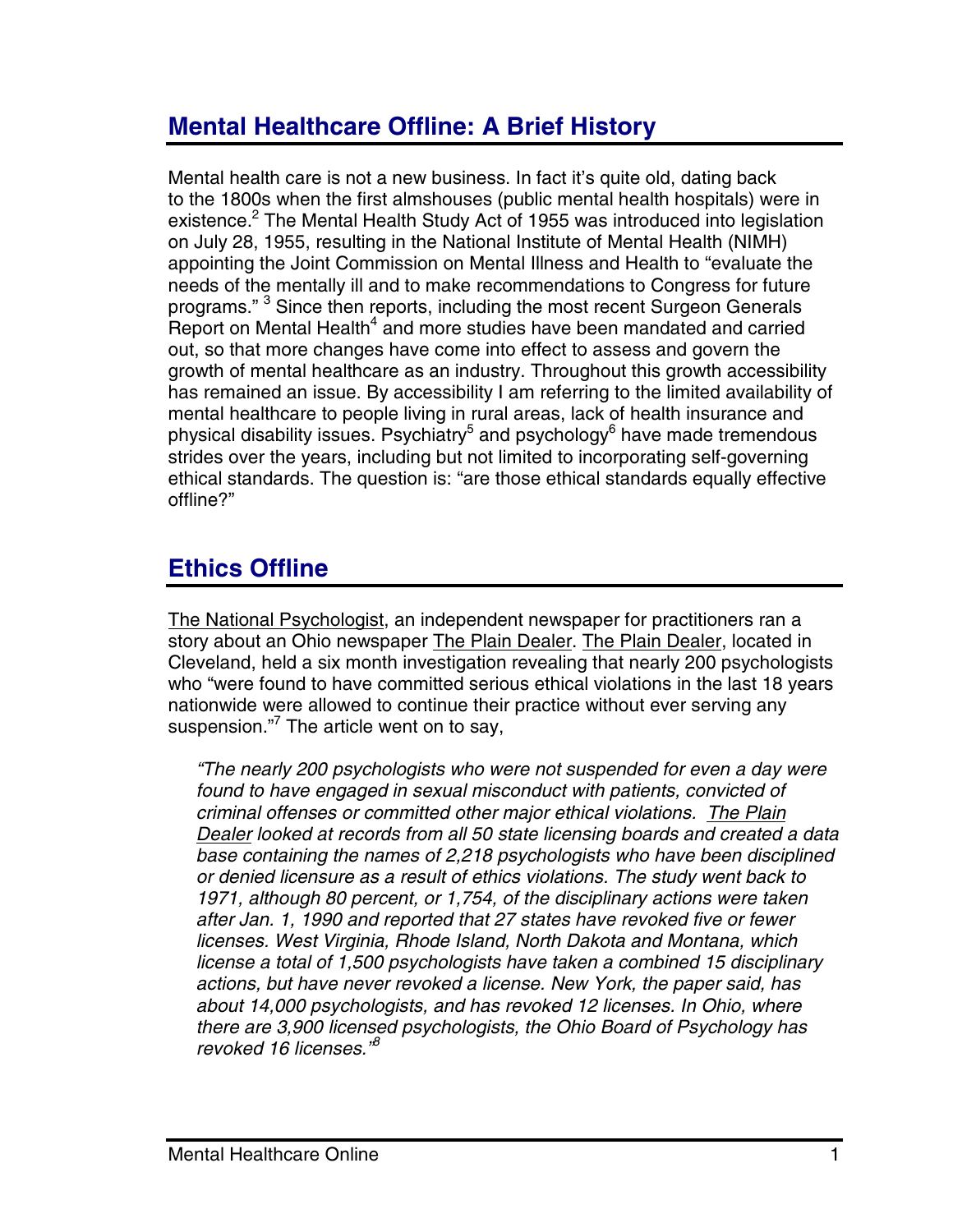<span id="page-7-0"></span>Perhaps part of the problem may be that many of the therapists responsible for overseeing ethical behaviors in their colleagues are more interested in rehabilitation than some form of censure or reprimand. This is a good argument on why self-regulation does not work. Another part of the problem may be that the reporting process is difficult.

## **Filing An Ethics Complaint with the American Psychological Association**

The American Psychological Association will take complaints only if an APA Ethics Complaint form has been completed and mailed in. They do not act on anonymous complaints. Also, "a waiver must be signed by the complainant of any right to subpoena from APA or its agents for the purposes of private ci[vil](#page-31-0) litigation any documents or information concerning the case."9 That means if the APA chooses for whatever reason not to act on the complaint, you can not access the information they uncovered in the course of their investigation to privately pursue civil litigation.

## **Filing An Ethics Complaint with the American Psychiatric Association**

In comparison the American Psychiatric Association requires all complaints to "be made in writing and signed by the complainant, and addressed to the accused member's district branch or, if addressed to the APA, shall be referred by the APA to the accused member's district branch for investigation."<sup>10</sup>

As you can see the process for reporting is not quite client friendly, particularly for a person who may have allegedly been "abused" by their therapist. Should an industry that is not successfully monitoring ethics offline move towards a market (or delivery system) where there is less ability to enforce guidelines, such as the internet? Continuing growth has allowed mental healthcare to expand in search for its place on the World Wide Web alongside other web-based businesses.

# **Mental Healthcare Online: A Brief History**

The current world population of internet users is close to 349 million $11$  and a growing industry in and of itself. More and more things have become possible on the web, as it's no longer limited to personal web-sites, listservs, or newsgroups. There have been many businesses and industries that have expanded their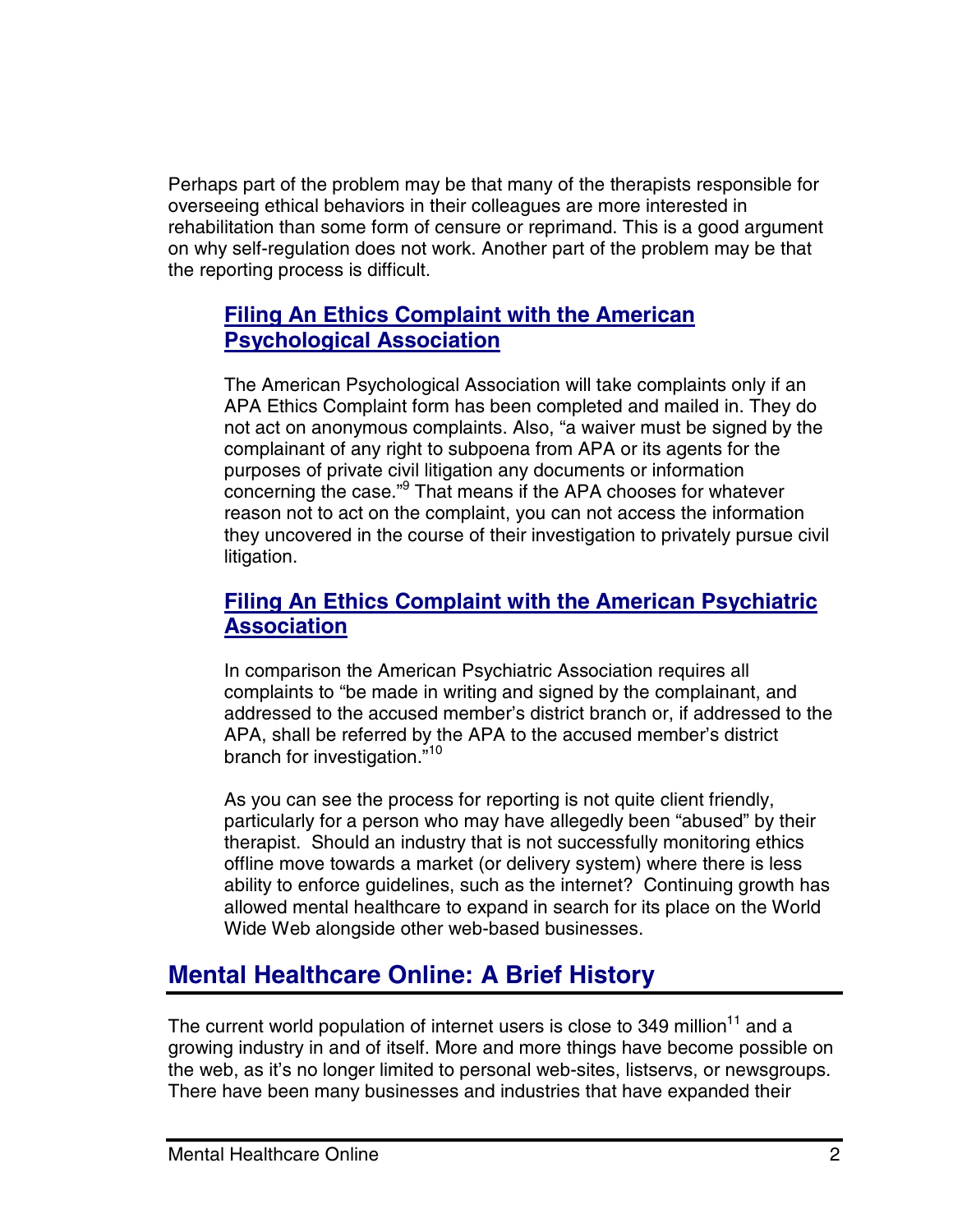service and products to the internet. Mental healthcare has not been different in that regard. At some point it became evident that both a need and a market for online mental healthcare should be explored.

Volunteer mental healthcare pioneers on the internet include "Dear Uncle Ezra" located at Cornell University, where anyone could ask a question anonymously and have it randomly answered on the web site on Tuesdays and Thursdays. Uncle Ezra has been operating since 1986.<sup>12</sup> Ivan Goldberg, MD, is another pioneer<sup>13</sup> who has been answering the public's questions about mood disorders and medications since 1993, possibly longer, as well John Grohol, PhD, who also has been running free weekly public chats since 1995.<sup>[14](#page-31-0)</sup>

Paid mental healthcare pioneers date back to 1995 and include: David Sommers, PhD; Leonard Holmes, PhD; Gary Bresee, PhD; Ed Needham, MS; HelpNet; Shrink-Link; and the Pink Practice.<sup>15</sup> In 1996 the online practices grew to include Leya Aum, MFCC; David Safran, PhD & Aldo Tartaglini, PhD; Dan Mitchell, MA & Lawrence Murphy, MA; and The Institute of Transcendent Analysis.<sup>16</sup> Some of these web sites are still operating online, while others are available if only for historical review.

Many of us are familiar with the concept of distance learning now being offered through community college campuses. Distance learning allows a student to access learning materials and instruction with a professor from the privacy of their own home computer. Much of the work is self-paced and requires selfdiscipline. The same can be said about online mental health services. Online mental healthcare can be equated as a type of "distance" counseling. There are both advantages and disadvantages to the provision of mental healthcare services online for the client.

## **Advantages for Client**

- Accessibility for those located in rural areas
- Accessibility for those physically disabled and unable to leave their homes
- Convenience email at a time that is best for you
- Affordable (i.e. \$100 a month versus \$100 per session)
- Accurate records (copy of email) is kept of correspondence for review later

## **Disadvantages for Client**

- Absence of non verbal cues (more chances for misunderstandings)
- No insurance reimbursement (unless you live in California)
- Confidentiality (may be overcome with encryption programs)
- Security (hackers)
- Unreliable technology (email server can go down)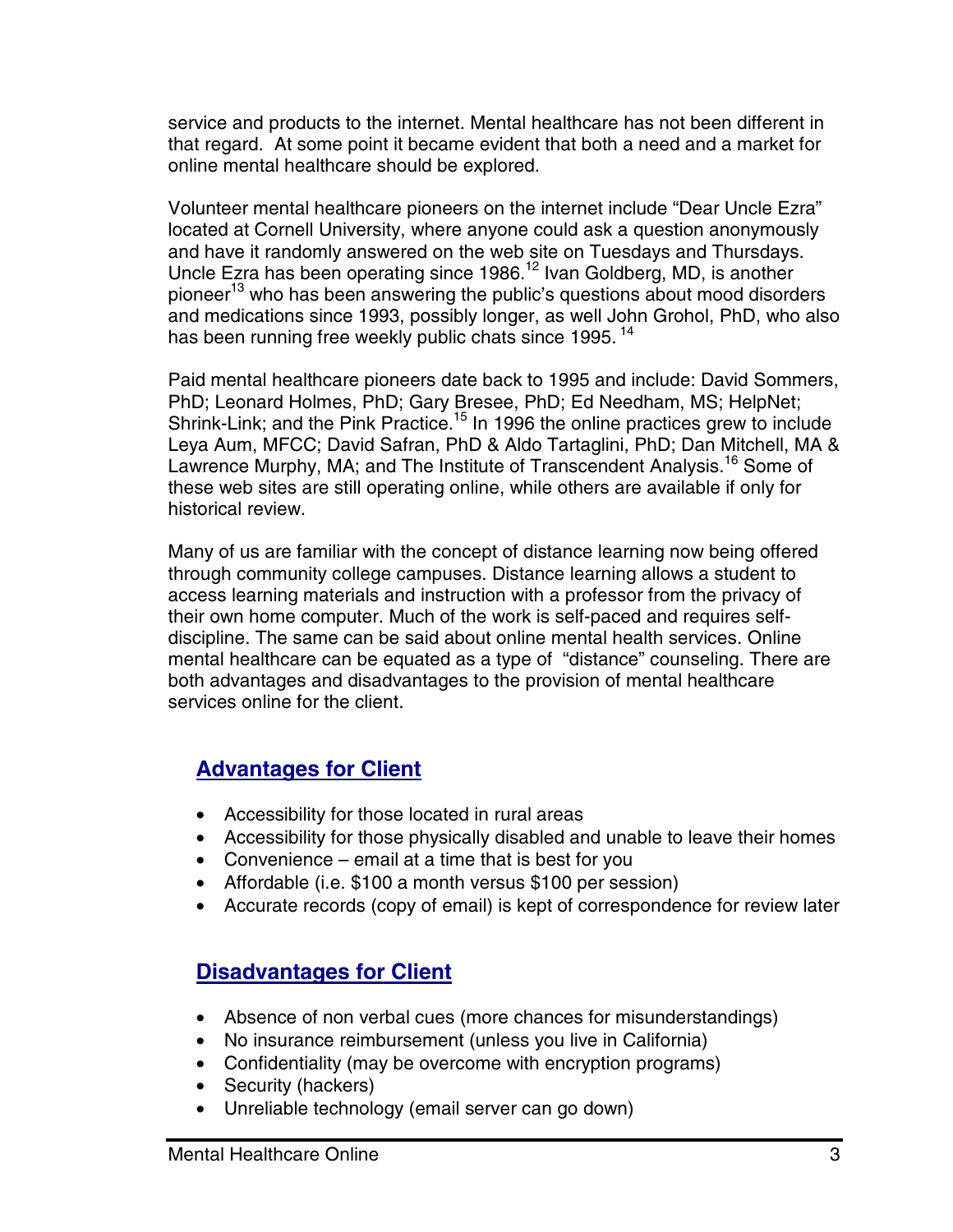- No immediate response to crisis
- New field, not as proven as traditional therapy
- Not appropriate for serious mental illness such as schizophrenia

To date, California is the only state to adopt and pass a Telemedicine Act (1996). This act states:<sup>[17](#page-31-0)</sup>

- Third party carriers mandated to reimburse for telemedicine
- Third party carriers cannot require face-to-face contact as a condition for reimbursement
- California licensed practitioners limited to practicing in California
- Professionals can obtain reimbursement for consultation with out-of-state professionals if they are the primary healthcare provider for the patient

If other states were to adopt a similar Act, it may be a step in the right direction for regulating online mental health services.

There are also advantages and disadvantages for mental health online for the therapist.

## **Advantages for Therapist**

- Convenience email back at a time that is best for you (i.e. between sessions or evenings)
- No filing for reimbursement with insurance companies
- No managed care issues
- No overhead cost for an office, can be done from existing office or home
- Opportunity to participate in a new growing field
- Accurate records (copy of email) is kept of correspondence for review later (eliminating need for session notes)

#### **Disadvantages for Therapist**

- Absence of non verbal cues
- No liability coverage
- Reporting imminent danger, child abuse coupled with anonymity
- Conflicting state or country laws
- No formal regulations to date
- Unreliable technology (email server can go down)
- Ineffective method for responding to client crisis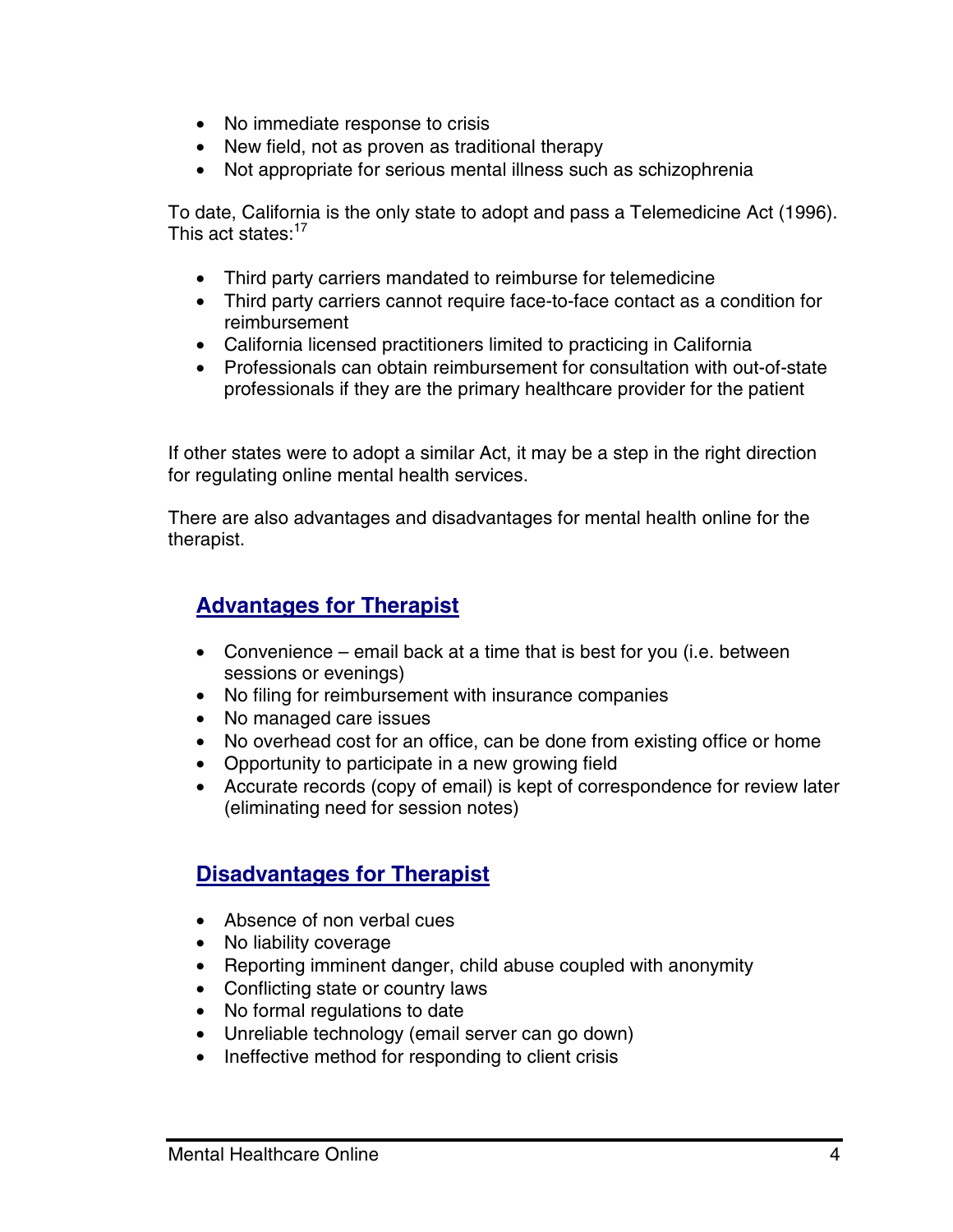# <span id="page-10-0"></span>**Ethics Online**

In 1997, The International Society for Mental Health Online (ISMHO) was formed to promote the understanding, use and development of online communication, information and technology for the international mental health community.<sup>18</sup> As an active participant on the general email list for the ISMHO, I have both watched and participated in meaningful dialogue amongst therapists, clients and laypersons. Discussions included but were not limited to issues of ethics, informed consent, fees, whether a therapist should include a picture of his/herself on their web site, confidentiality and more recently online research practices in terms of public message boards and private listservs.

Is it possible to enforce mental health service ethics online? Will this new field be self-regulated? Who is qualified to provide online mental healthcare? What class of client/patient would benefit most from this method of delivery? There have been no completed studies to date to measure the usefulness of this burgeoning field. Until those studies are complete the debate will continue amongst the professionals as to whether mental health belongs online. Some of the debate within the professional online (and offline) communities centers on the exact definition of "online mental healthcare." Is it really therapy? Is it counseling? Some critics argue that it is not.<sup>19</sup> Some professionals argue that there are no more disadvantages to mental healthcare online than there are disadvantages for therapy.

In order to see this issue clearly we may need to drop our natural inclination to compare it to therapy and look at mental healthcare online as a unique method of delivery based entirely on its own merits. Only then can guidelines truly be set. In this authors opinion, without an agreement on the language (terminology, what to call it) how can there be true understanding that everyone is indeed talking about the same thing. In the current published standards one can note that there is no agreement on what the guidelines are covering. One published standard refers to it as WebCounseling and another refers to it as Online Counseling. However, if online mental healthcare is not counseling or therapy than how can guidelines even be proposed? More importantly what good are guidelines without some way of enforcing them? With this unique delivery option, there will continue to be questions. Online mental healthcare, even with concerns like confidentiality, anonymity, informed consent and liability coverage continues to be a growing practice online.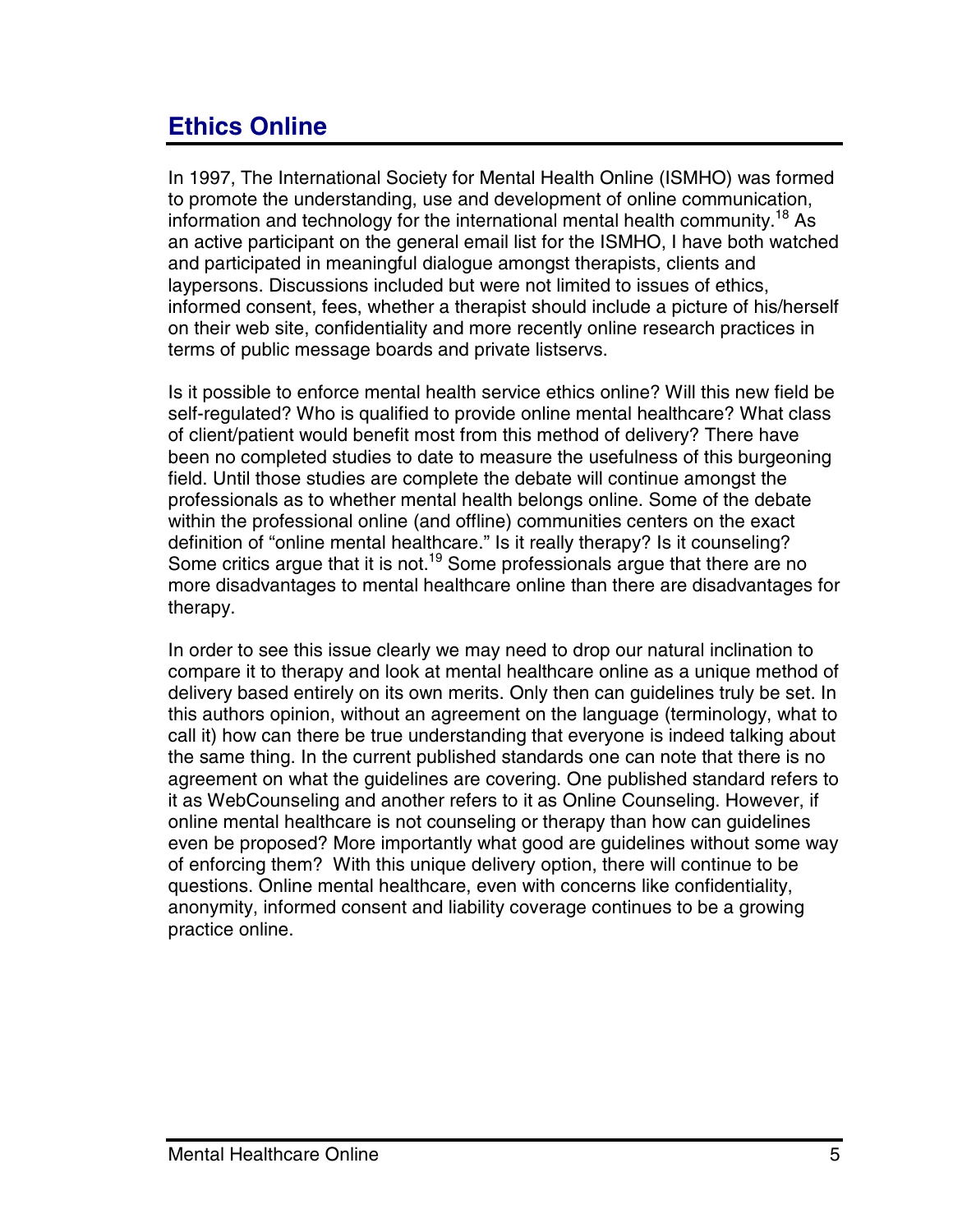## **Published Standards**

The sheer immensity of the internet makes it difficult to regulate. While guidelines and standards are necessary even in the infancy of mental healthcare online, none address what to do if something goes wrong. Where does a client turn when they receive bad distance "counseling?" By establishing standards, we define what behavior is acceptable and what isn't, but how can it be regulated and enforced online, and by whom? The following agencies have passed and published some form of standards for mental healthcare online:

- 1. International Society for Mental Health Online (ISMHO) and Psychiatric Society for Informatics (PSI) – "Suggested Principles for the Online Provision of Mental Health Services."<sup>20</sup>
- 2. National Board of Certified Counselors (NBCC) "Standards For The Ethical Practice of WebCounseling"<sup>[21](#page-31-0)</sup>
- 3. American Counseling Association "Ethical Standards for Internet Online Counseling"<sup>22</sup>
- 4. American Psychological Association (APA) "Services by Telephone, Teleconferencing, and Internet"<sup>[23](#page-31-0)</sup>
- 5. American Medical Informatics Association ([AM](#page-31-0)IA) "Guidelines for the Clinical Use of Electronic Mail with Patients"<sup>24</sup>

For myself, many questions arise from reading these standards including, what recourse does a client have when they encounter a "therapist" who does not hold the credentials they say they have? Online, without formal regulations in place, and even with, anyone can hang their virtual shields and call himself or herself a webcounselor. There are no laws preventing someone from lying. The law protects the client/consumer/patient only if the service provider has credentials and does something wrong and not if they don't have credentials.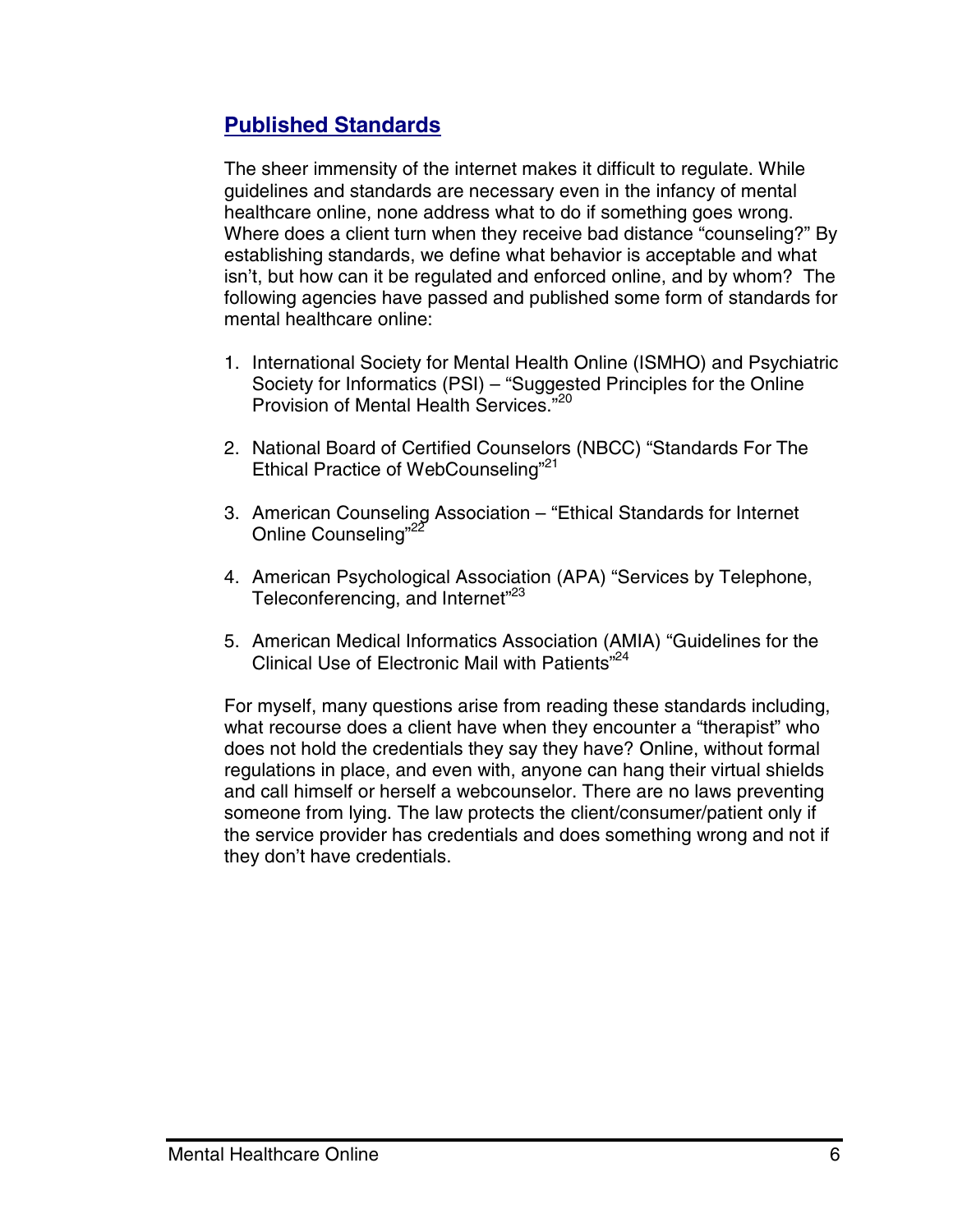# <span id="page-12-0"></span>**Statistics**

In 1998 Terri Powell, a student at the University of Kentucky, conducted a survey in an effort to measure the current online client/provider demographics. Powell used the professional listings on Metanoia "ABCs of Internet Therapy Guide," a comprehensive, non-profit, client information source for online mental health professionals.[25](#page-31-0) Below are the published results from that survey.*[26](#page-31-0)* Directly after each 1998 result is the corresponding 2000 survey result (that I performed).

## **1998 Overall Site Statistics**

| 1990 mctanola one oalegory by oarvey oldis, a one Admentiony |         |             |             |             |            |
|--------------------------------------------------------------|---------|-------------|-------------|-------------|------------|
| Category                                                     | Surveys | Respondents | Respondents | Credentials | Average    |
|                                                              | Sent    |             | Rate        |             | <b>MHN</b> |
| ongoing                                                      | 21      | 6           | 29%         | 2           | 2.2        |
| interaction                                                  |         |             |             |             |            |
| one response,                                                | 12      | 4           | 33%         | 3           | 3          |
| general topic                                                |         |             |             |             |            |
| one response,                                                | 12      | 3           | 25%         | 2           | 2.7        |
| topical                                                      |         |             |             |             |            |
| caveat                                                       | 5       |             |             | n/a         | n/a        |
| total                                                        | 50      | 13          | 26%         |             | 2.5        |

**1998 Metanoia Site Category by Survey Stats, & Site Authenticity**

**Table 1.1** Terri Powell, <[http://netpsych.com/Powell.htm>](http://netpsych.com/Powell.htm) 1998 (10 Apr 2000)

- 50 surveys sent
- 23 responses came back (46% response rate)
- 10 respondents declined participation
- 13 survey responses (25% survey return rate)

## **2000 Overall Site Statistics**

**2000 Metanoia Site Category by Survey Stats, & Site Authenticity**

| Category                       | Surveys | Respondents | Respondents   Credentials |   | Average    |
|--------------------------------|---------|-------------|---------------------------|---|------------|
|                                | Sent    |             | Rate                      |   | <b>MHN</b> |
| ongoing<br>interaction         | 24      | 5           | 21%                       |   | ႒          |
| one response,<br>general topic | 15      | ◠           | 13%                       |   | 3.5        |
| one response,<br>topical       | 12      | 2           | 17%                       | 2 |            |
| total                          | 51      |             | 18%                       |   | 2.5        |

 **Table 2.1** Pat Stubbs Mental Health Online Research (16 Apr 2000)

- 51 surveys sent
- 16 responses came back (31% response rate)
- 7 respondents declined participation
- 9 survey responses (18% survey return rate)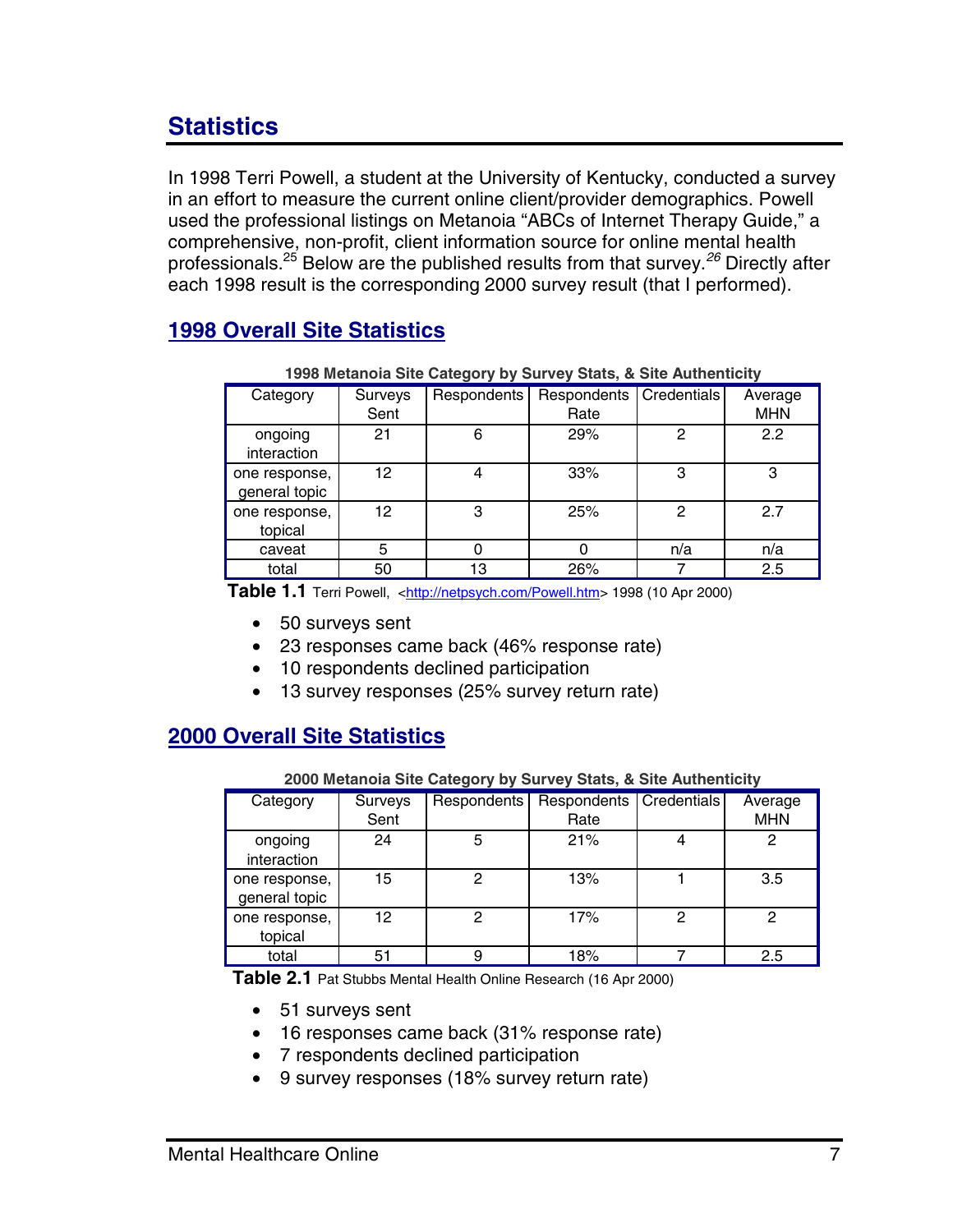## **1998 Provider Demographics**

#### **Gender/Age**

- more than 34 (77%) of respondents were male
- average respondent age 48 years
- youngest respondent age 36 years
- 40% of respondents were over 50

#### **Highest Degree Held**

- most frequently occurring profession psychologist
- 4 masters level psychologist
- 3 PhD's
- 2 doctorate level clinicians not reporting field degree
- 1 psychiatrist
- 1 registered therapist
- 1 social worker
- 1 master's level therapist (field unknown)

## **2000 Provider Demographics**

#### **Gender/Age**

- 89% of respondents were male
- average respondent age 50 years
- youngest respondent age 39 years
- 67% of respondents were under 50

#### **Highest Degree Held**

- most frequent occurring profession psychologist
- 3 PhD's
- 3 masters level psychologist
- 1 MSSW
- 1 ACSW
- 1 BA (hons)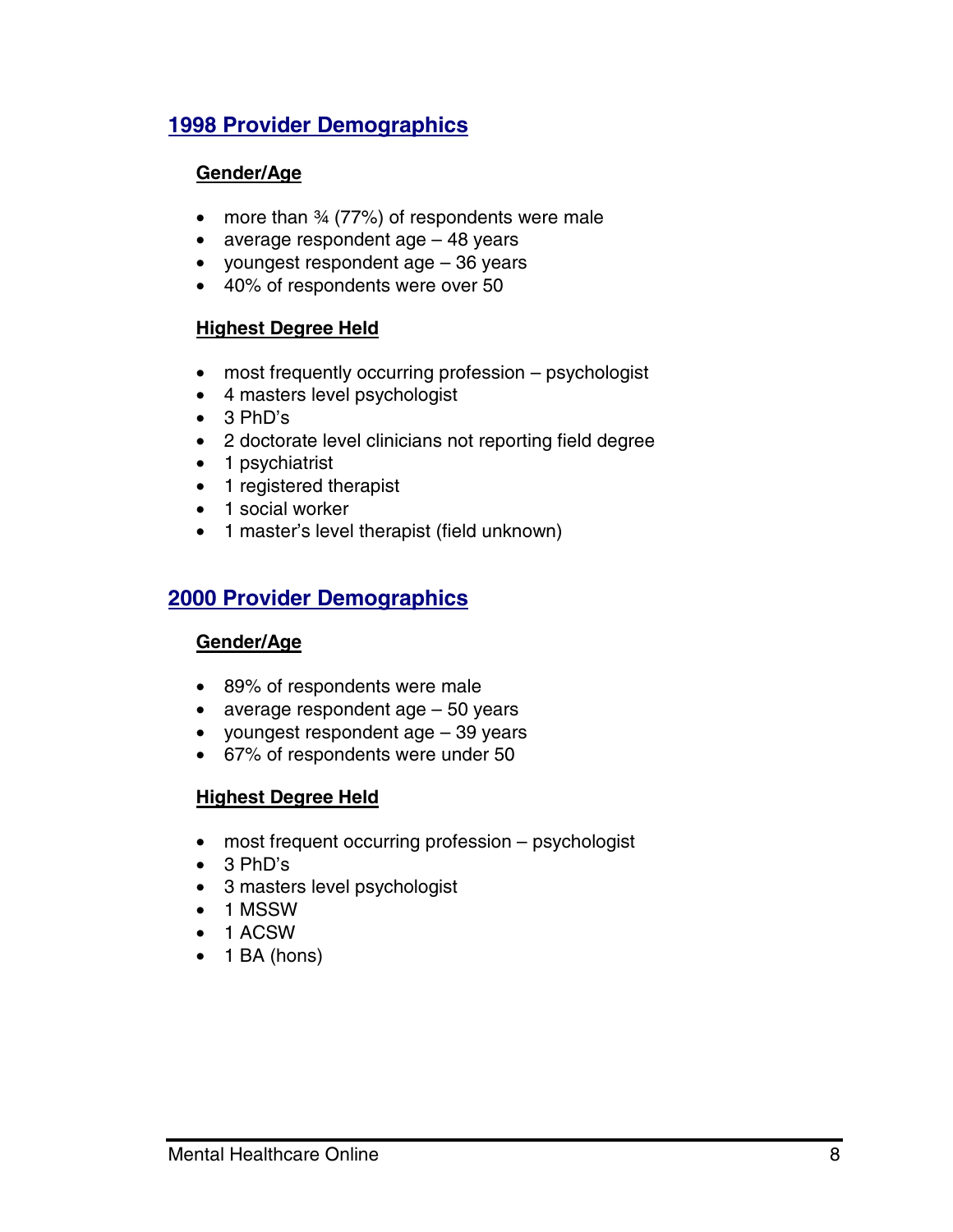## **1998 Client Information**

|               |            |       |              |        | Never or    |
|---------------|------------|-------|--------------|--------|-------------|
| Primary       | Most Often | Often | Occasionally | Rarely |             |
| Problem       |            |       |              |        | No response |
|               |            |       |              |        |             |
| relationship  | 5          | 5     |              |        | 2           |
| issues        |            |       |              |        |             |
| depression    | З          |       |              |        | 2           |
| other         | 3          |       |              |        | 8           |
| family issues |            |       |              |        | 3           |
| substance     |            |       |              | 5      |             |
| abuse         |            |       |              |        |             |
| anxiety       |            |       | 9            | റ      | 2           |

#### **1998 Online Client's Primary Problems by Counselor Occurrence Ranking**

**Table I.2** Terri Powell, <[http://netpsych.com/Powell.htm>](http://netpsych.com/Powell.htm) 1998 (10 Apr 2000)

- 1995 445 clients served (total respondents)
- 1996 947 clients served (total respondents)
- 1997 1344 clients served (total respondents)
- 1995 average number of clients served 34
- 1996 average number of clients served 72
- 1997 average number of clients served 103

### **2000 Client Information**

#### **2000 Online Client's Primary Problems by Counselor Occurrence Ranking**

| Primary<br>Problem     | Most Often | Often | Occasionally | Rarely | Never or<br>No response |
|------------------------|------------|-------|--------------|--------|-------------------------|
| relationship<br>issues |            |       |              |        |                         |
| depression             | ⌒          | з     |              | ົ      | Ω                       |
| other                  |            |       |              |        |                         |
| family issues          | 0          | հ     |              |        |                         |
| substance              |            |       |              |        |                         |
| abuse                  |            |       |              |        |                         |
| anxiety                |            |       | າ            |        |                         |

**Table 2.2** Pat Stubbs Mental Health Online Research (16 Apr 2000)

- 1997 578 clients served (total respondents)
- 1998 907 clients served (total respondents)
- 1999 1225 clients served (total respondents)
- 1997 average number of clients served 64
- 1998 average number of clients served 100
- 1999 average number of clients served 136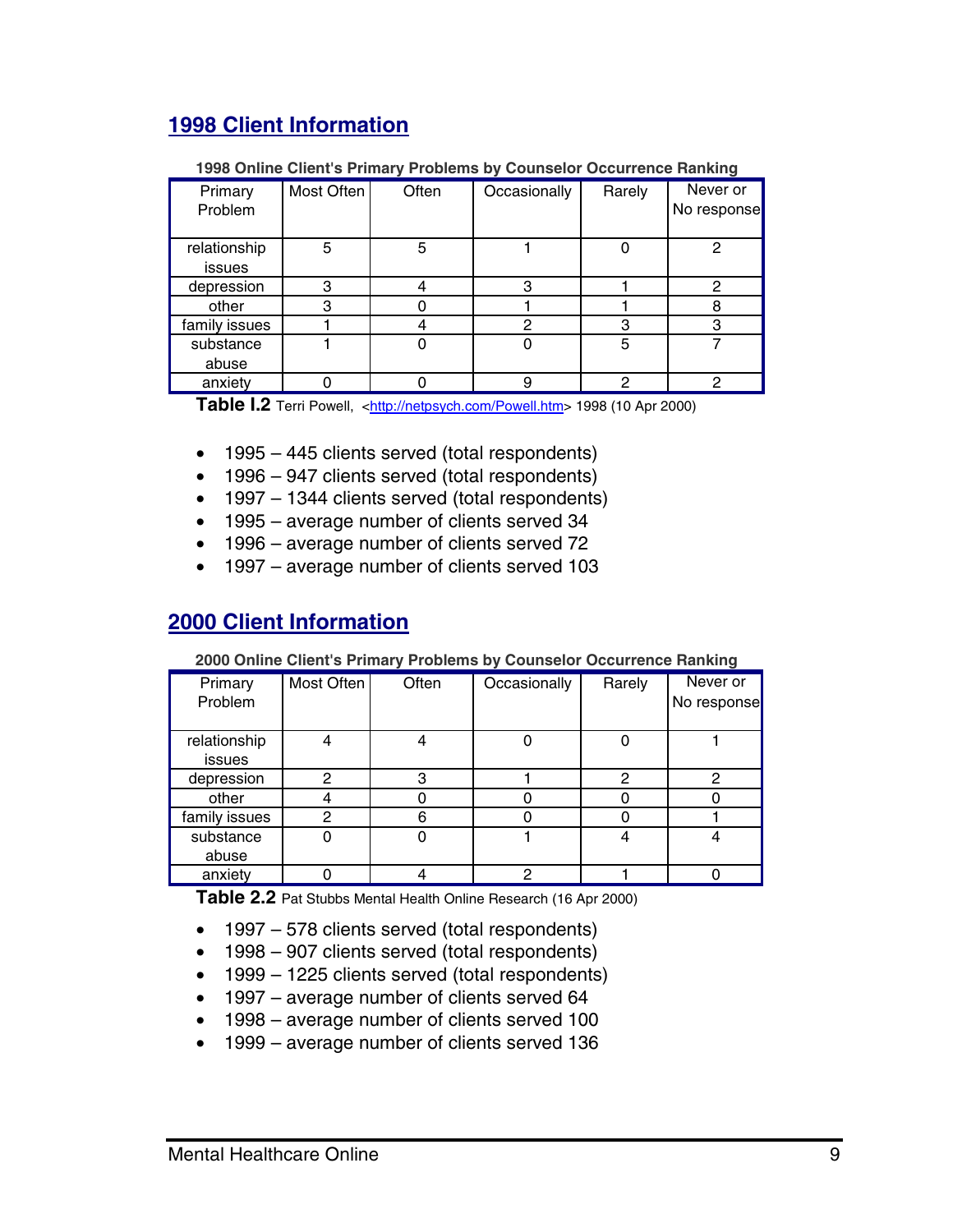## **1998 Client Information Continued**

- most contacts reported for one client  $-9$
- most frequently occurring contact number  $-6$
- average number of contacts per client  $-3$
- 1997 30% reported increase in practice
- 1997 60% reported no change in practice
- 1997 10% reported decrease in practice
- 3 female clients for every 2 male clients received services
- 4 respondents (31%) had online practices composed of equal numbers of males and females

## **2000 Client Information Continued**

- most contacts reported for one client 30
- most frequently occurring contact number 1
- average number of contacts per client  $-7$
- 1999 11% reported an increase in practice
- 1999 89% reported no change in practice
- 1999 0 reported a decrease in practice
- there were approximately 2 females for every male receiving services
- 2 respondents (22%) had online practices that only treated females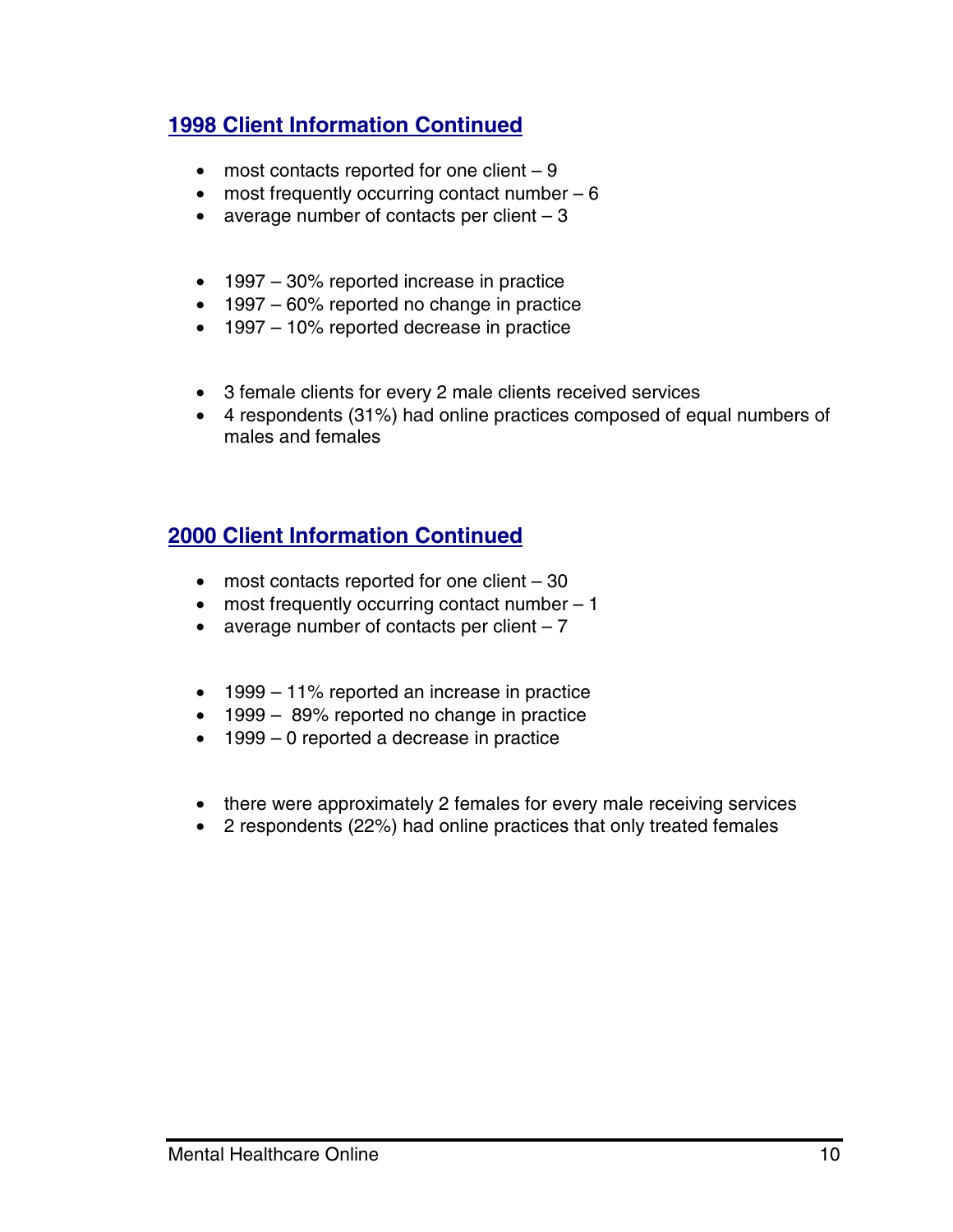## **1998 Practice Information (part 1 of 4)**

| Practice Issue  | Mandatory | Critical | Very      | Somewhat  | Relatively  |
|-----------------|-----------|----------|-----------|-----------|-------------|
|                 |           |          | Important | Important | Unimportant |
| <b>Ethics</b>   |           |          |           |           |             |
| Confidentiality |           |          |           |           |             |
| Liability       |           |          |           |           |             |
| Relationship    |           |          |           |           |             |
| Licensure       |           |          |           |           |             |
| Terminology     |           |          |           |           |             |

#### **1998 Important Practice Issues By Counselor Ranking**

**Table 1.3** Terri Powell. <[http://netpsych.com/Powell.htm>](http://netpsych.com/Powell.htm) 1998 (10 Apr 2000)

- average length of time face to face practice  $-15$  years
- average length of time online practice  $-2$  years
- 1995 7 of 13 practiced online
- 1996 8 of 13 practiced online
- 1997 13 of 13 practiced online

## **2000 Practice Information (part 1 of 4)**

#### **2000 Important Practice Issues By Counselor Ranking**

| Practice Issue  | Mandatory | Critical | Verv      | Somewhat | Relatively              |
|-----------------|-----------|----------|-----------|----------|-------------------------|
|                 |           |          | Important |          | Important   Unimportant |
| <b>Ethics</b>   |           |          |           |          |                         |
| Confidentiality |           |          |           |          |                         |
| Liability       |           |          |           |          |                         |
| Relationship    |           |          |           |          |                         |
| Licensure       |           |          |           |          |                         |
| Terminology     |           |          |           |          |                         |

**Table 2.3** Pat Stubbs. Mental Health Online Research (16 Apr 2000)

- average length of time face to face practice 17 years
- average length of time online practice  $-4$  years
- 1997 all respondents practiced online
- 1998 all respondents practiced online
- 1999 all respondents practiced online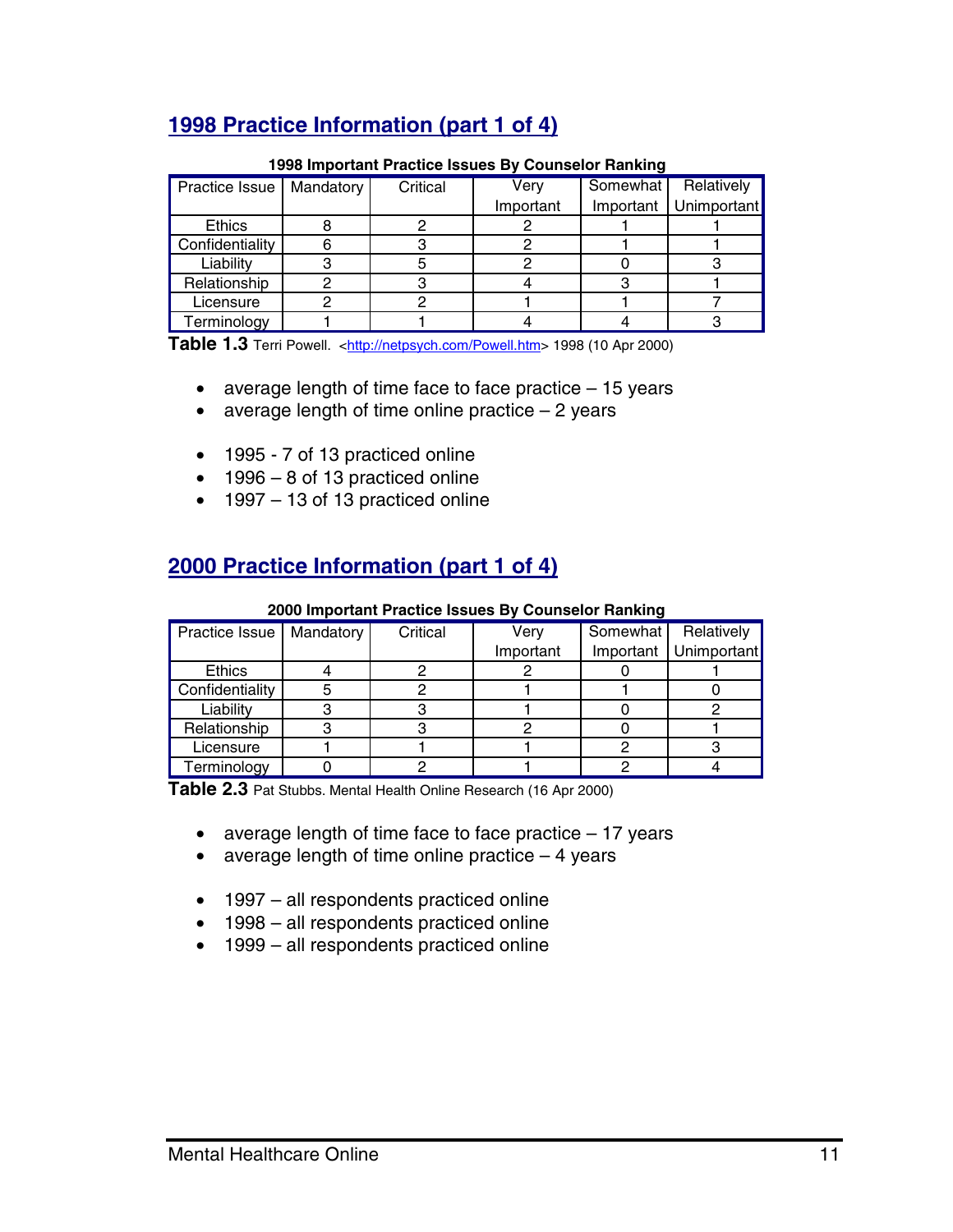## **1998 Practice Information Continued (part 2 of 4)**

#### **Terminology**

- 2 respondents referred to online practice as "counseling"
- 2 respondents referred to online practice as "therapy"
- 4 respondents referred to online practice as "advice" (making it most common name)
- 1 respondent referred to online practice as "education/consultation"
- 5 respondents used the "other category"
- 3 used the term "e-mail counseling"
- 1 used the term "e-mail advice"
- 1 used the term "interactive consultation"

#### **Services Offered**

- 12 respondents offered services via e-mail
- 85% used primarily e-mail in their online service
- chat technology was available at 1/3 of the sites
- video conferencing was offered in the service array at one site
- none of the survey respondents provided service using virtual reality technology

## **2000 Practice Information Continued (part 2 of 4)**

#### **Terminology**

- 4 respondents referred to online practice as "counseling" (making it the most common name)
- 2 respondents referred to online practice as "advice"
- 2 respondents referred to online practice as "therapy"
- 1 respondent referred to online practice as "consultation"

#### **Services Offered**

- 8 respondents offered services via e-mail
- 78% used primarily e-mail in their online service
- 22% offered telephone in their service array
- 44% offered chat technology on their sites
- video conferencing was offered in the service array at one site
- none of the survey respondents provided service using virtual reality technology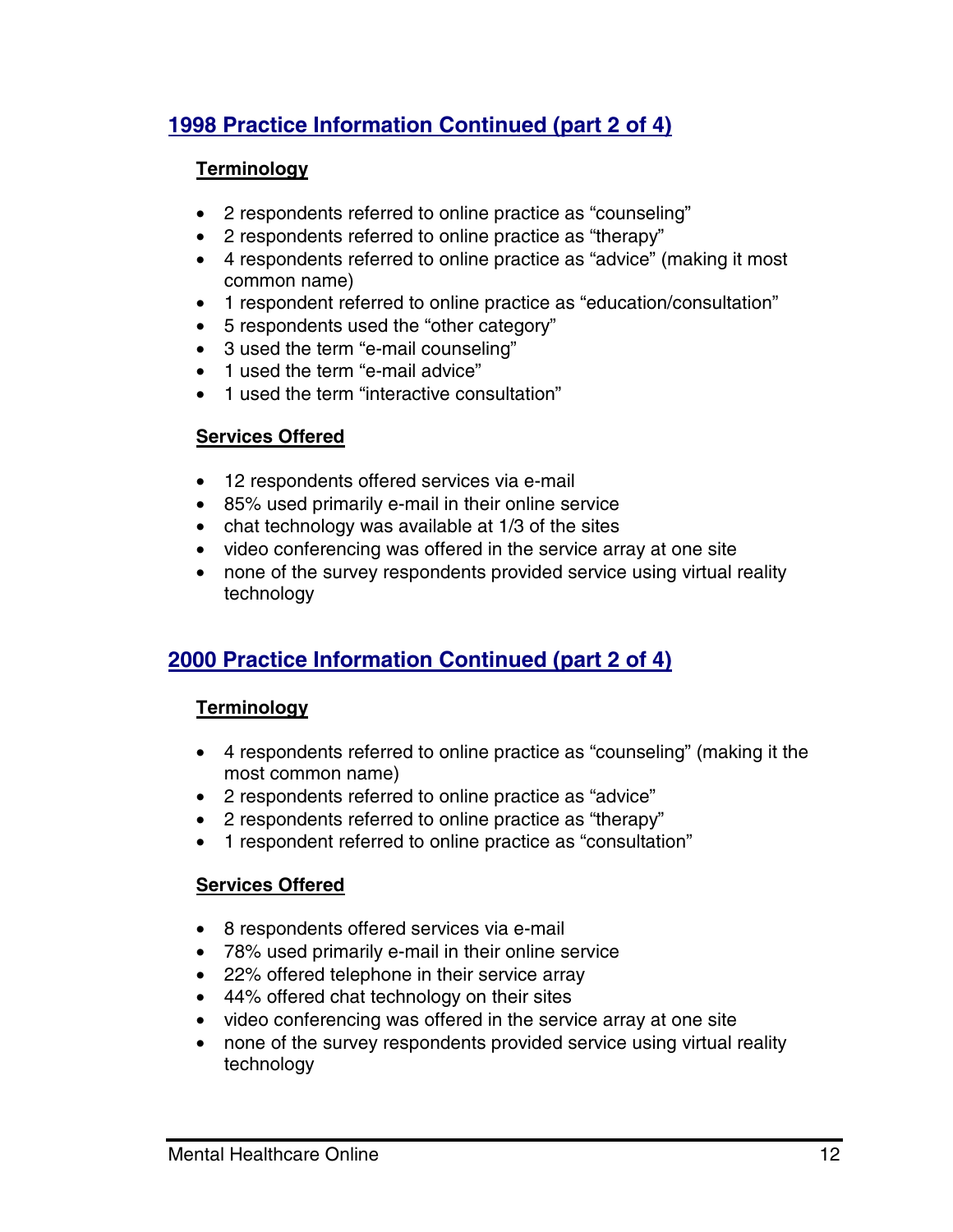## **1998 Practice Information Continued (part 3 of 4)**

#### **Service Fees E-mail**

- 3 respondents offered totally free services
- 2 respondents offered free e-mail to their face to face clients only
- 1 respondent charged \$100 per month (unlimited e-mail)
- 1 respondent charged \$35 for 3 e-mails
- 2 respondents charged per minute spent preparing responses ranging from \$1 to \$1.50 per minute
- average fees ranged \$10 to \$20 per e-mail exchange (provider spent 15 minutes preparing on average)

#### **Service Fees Other**

- 1 respondent charged \$9.95 per service
- 3 responses were difficult to judge (it appeared they were providing their fees for face to face service)

## **2000 Practice Information Continued (part 3 of 4)**

#### **Service Fees E-mail**

- 2 respondents charged per minute spent preparing responses ranging from \$1 and \$1.50 per minute
- 2 respondents charged \$20 per e-mail
- 1 respondent charged \$30 per e-mail
- 1 respondent charged \$35 per 3 e-mails
- 1 respondent charged \$100 per month (unlimited e-mail)

#### **Service Fees – Other**

- 1 respondent indicated a charge of \$150 per chat hour
- 1 respondent indicated a charge of \$59 per session
- 1 respondent indicated a charge of \$1 per minute on telephone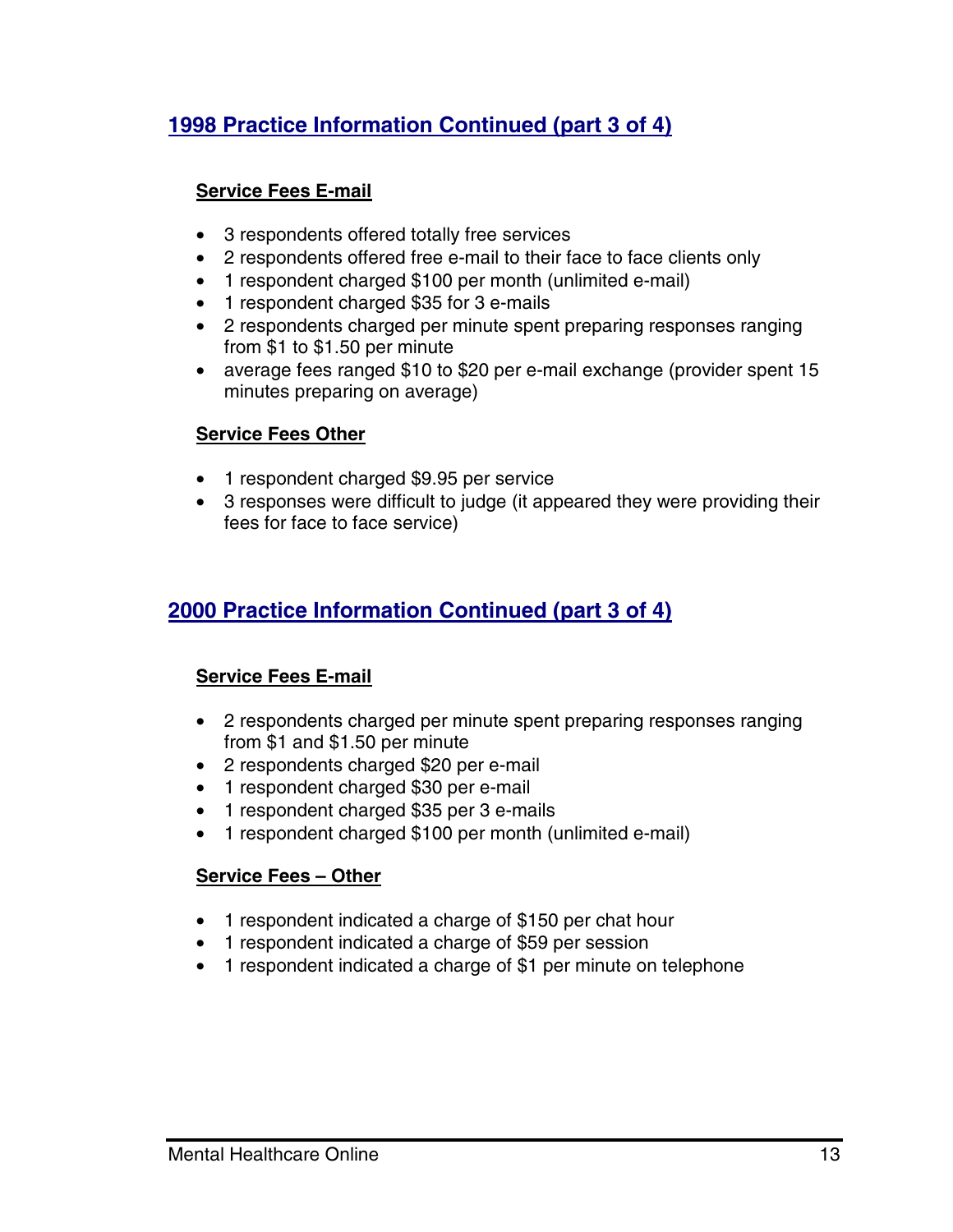## **1998 Practice Information Continued (part 4 of 4)**

#### **Strengths/Weaknesses of Mental Health Services Online**

- 85% of respondents ranked two items as the strongest advantages to online mental health services
	- 1. the ability to provide services to disabled clients and those living in rural areas
	- 2. the increased flexibility of service delivery (services can take place more often without constraints caused by time, weather, and/or illness)
- 77% of respondents ranked decreased defensiveness due to partial anonymity as a major strength
- 70% of respondents ranked opportunity for discovery and research as least favorite strength but still considered it to be of major importance
- additional strengths practitioners identified were:
	- unconstrained time
	- the opportunity to obtain information and validation from many
	- increased use of journaling
	- reduced risk when seeking information about "embarrassing" issues
- all respondents requested a copy of the results

## **2000 Practice Information Continued (part 4 of 4)**

#### **Strengths/Weaknesses of Mental Health Services Online**

- 56% of respondents ranked convenience as the largest strength
- 33% of respondents ranked increased access to service as a strength
- 33% of respondents ranked anonymity (in initial contact) as a strength
- 11% of respondents ranked spontaneity as a strength
- 33% of respondents ranked the inability to see client as the largest weakness
- 11% of respondents ranked trust as a weakness
- 11% of respondents ranked confidentiality as a weakness
- 11% of respondents indicated e-mails could be tedious and incomplete
- 11% of respondents indicated that there were no weaknesses or strengths online that did not also exist in offline practices
- all respondents requested a copy of the results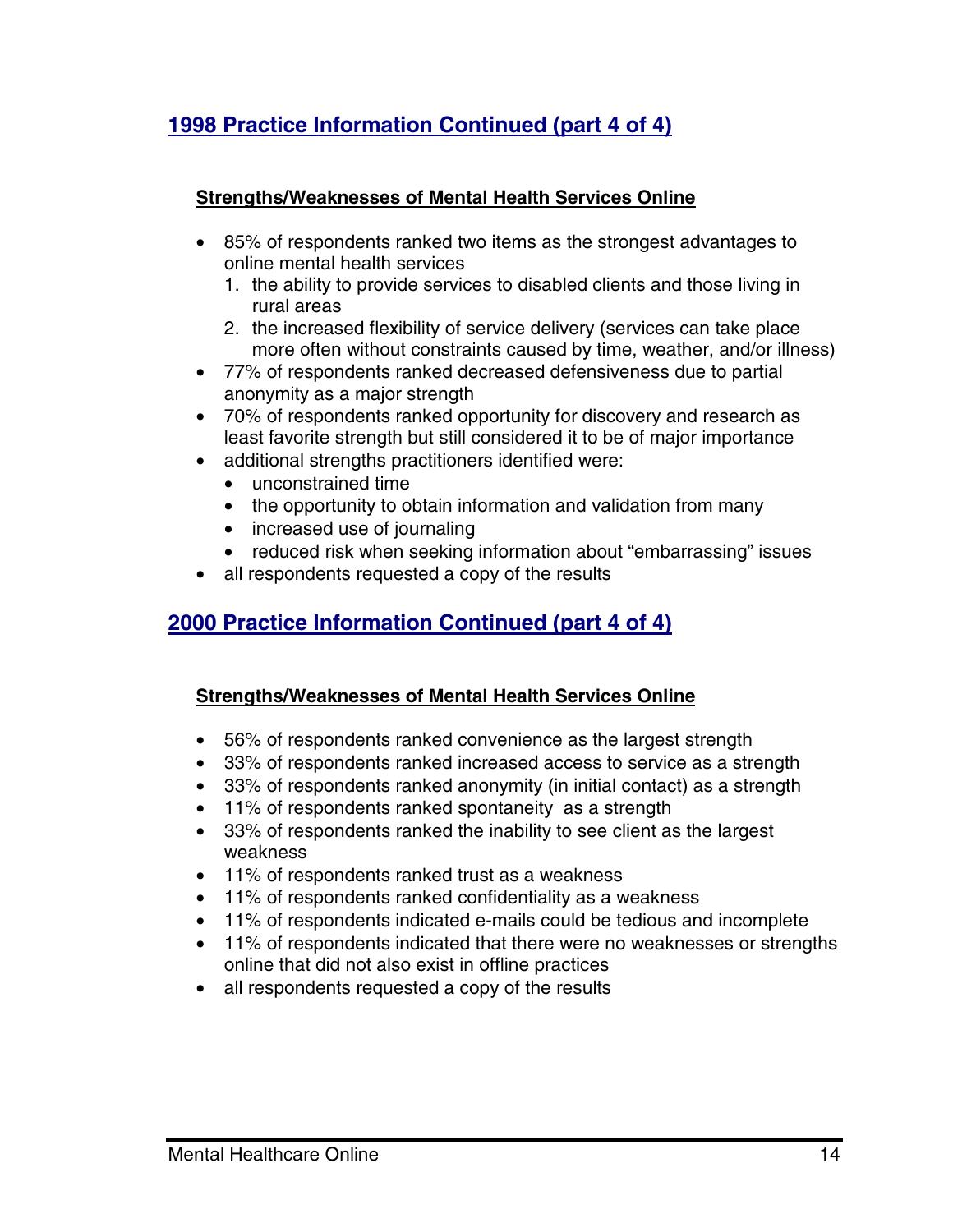## **2000 Survey Additional Questions**

The following information was not asked and therefore not available from the 1998 survey.

#### **Percentage of Practice Conducted Online**

- 50% was the largest percentage of practice conducted online
- 1% was the least percentage practice conducted online
- 10% was the most common percentage conducted online
- 15% was the average percentage of practice conducted online

**Scheduled Services** (time used to conduct online services)

- 33% of the respondents ranked free time (throughout the day) was the most convenient time to conduct their online service
- 22% of the respondents ranked morning as the time used to conduct their online service
- 22% of the respondents ranked evening as the time used to conduct their online service
- 22% of the respondents ranked anytime was convenient to conduct online service
- 1 respondent indicated chat sessions were only held in the evening time

#### **Membership in International Society of Mental Health Online**

• 33% of respondents were members of International Society of Mental Health Online

#### **2000 Methodology**

A directory of online mental health service providers is available at Metanoia. Mental Health Providers listed on Metanoia have had their credentials checked and been rated (not on service quality but on validity of the information given about the services) by Mental Health Net (MHN). Information is posted regarding the location of the provider, the services offered, payment structure, status of credentials checks, and more. MHN may give a rating of from one to four stars on the authenticity of the site. Credentials Check validates the authenticity of the provider's posted degrees, licenses, and/or certifications. For purposes of this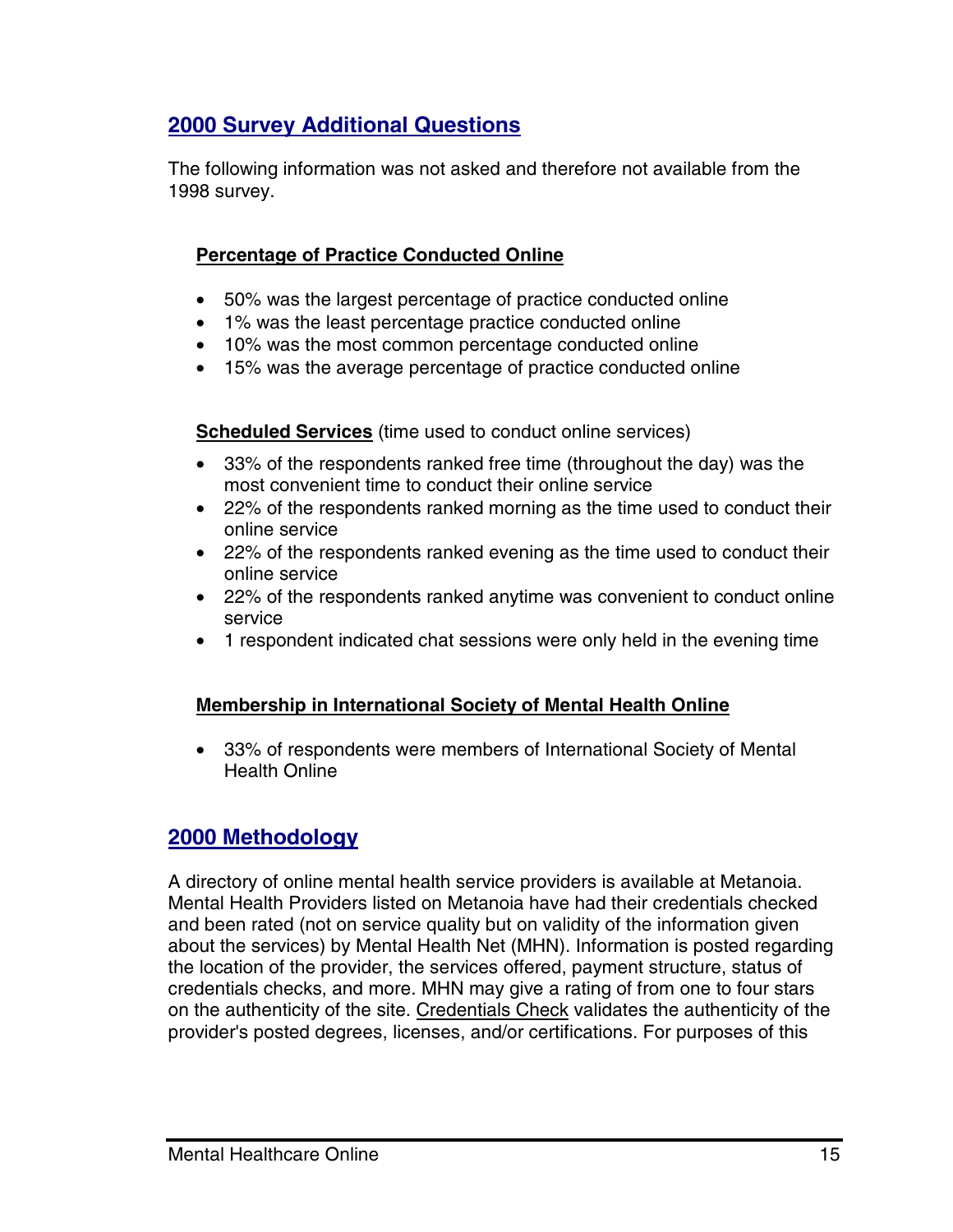study (unlike the 1998 Survey) the caveat group was the only group not sent surveys. All other sites listed in the directory (regardless of rating) were sent an e-mail containing an URL to a website where the questionnaire could be filled out online (a copy of both the 1998 and 2000 surveys are located in the Appendix I, and Appendix II respectively). Participation was voluntary. Participants having difficulty completing the form could request a text copy of questions via e-mail. All participants who completed the questionnaire were assured that their specific practice information would not be identifiable in any way. Metanoia's directory divides the service providers into 3 categories:

- 1. **Ongoing Contacts**  therapists who work with you in an ongoing series of in-depth e-mails or chat sessions.
- 2. **One contact only** therapists who answer a one-time inquiry about any mental-health related topic or concern.
- 3. **Specialty subjects** therapists who specialize in a particular topic answer inquiries on specific subjects only: (medication & psychopharmacology, eating disorders, sex offenders and abusers, relationships, sexuality, alcohol & substance abuse, police stress, online relationships. Many of the therapists in categories 1 and 2 are qualified to help you with these issues also.)

Within the three categories there were a total of 64 sites listed at Metanoia. Of those 64, 6 were found to be inaccessible due to problems of bad addresses or error messages. Additionally on some sites I was unable to contact the provider without paying up front. Those providers were not sent an e-mail inviting participation. Therefore, a total of 51 initial e-mails went out to providers. A reminder was sent out two weeks later to the non respondents. Online Practice Groups were invited to return a survey for each service provider who practiced at that internet location. Only one member of a practice group completed the form.

Overall participation was poor in this continually growing field. Since I am a student I was unable to pay participants for their time. It is clear that some sort of financial compensation may have improved the participation numbers. I arrived at this conclusion when I initially only received 4 surveys and e-mailed John Grohol, PhD of the ISMHO mailing list for suggestions. He generously offered a \$100 random drawing prize. A third e-mail was sent out and participation more than doubled, bring the final participation number to 9.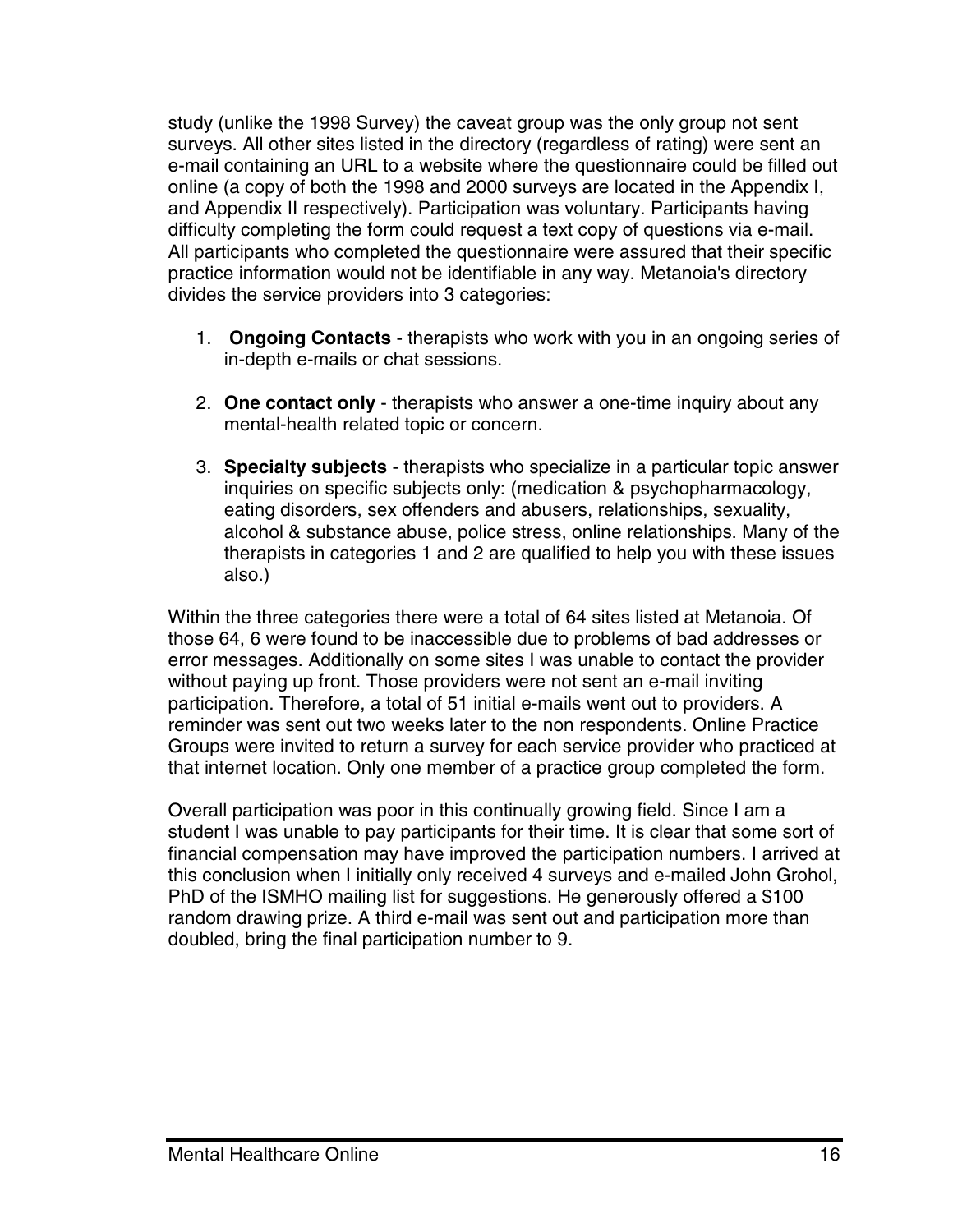# <span id="page-22-0"></span>**Conclusion**

Mental healthcare online is more than likely here to stay. Based on the sheer size of the internet and the tremendous growth, can such a field be regulated and by whom? In this report I have discussed some of the ethics of mental healthcare online (certainly not all). There needs to be an understanding first amongst the professionals as what online mental healthcare actually is and, a defining of exactly who is qualified to be providing it and for which particular client it is most appropriate.

If all states were to pass similar legislature to California's Telemedicine Act, it may go a long way in resolving some of the issues, including limits of practice (California practitioners can only treat California patients).

In comparing the survey results it appears (number wise) that there has been little growth. However, I believe this is misleading since there were less participants than the first survey yet more providers were sent the survey. One need only go online and surf the web to see the increasing number of service providers popping up all over the place. I believe this study and others like it need to be done annually to measure growth. It would be nice to secure some kind of grant so service providers could be paid a small stipend for completing the survey each year. An important thing to remember is everyone's time is valuable, and is not limited to just the service provider.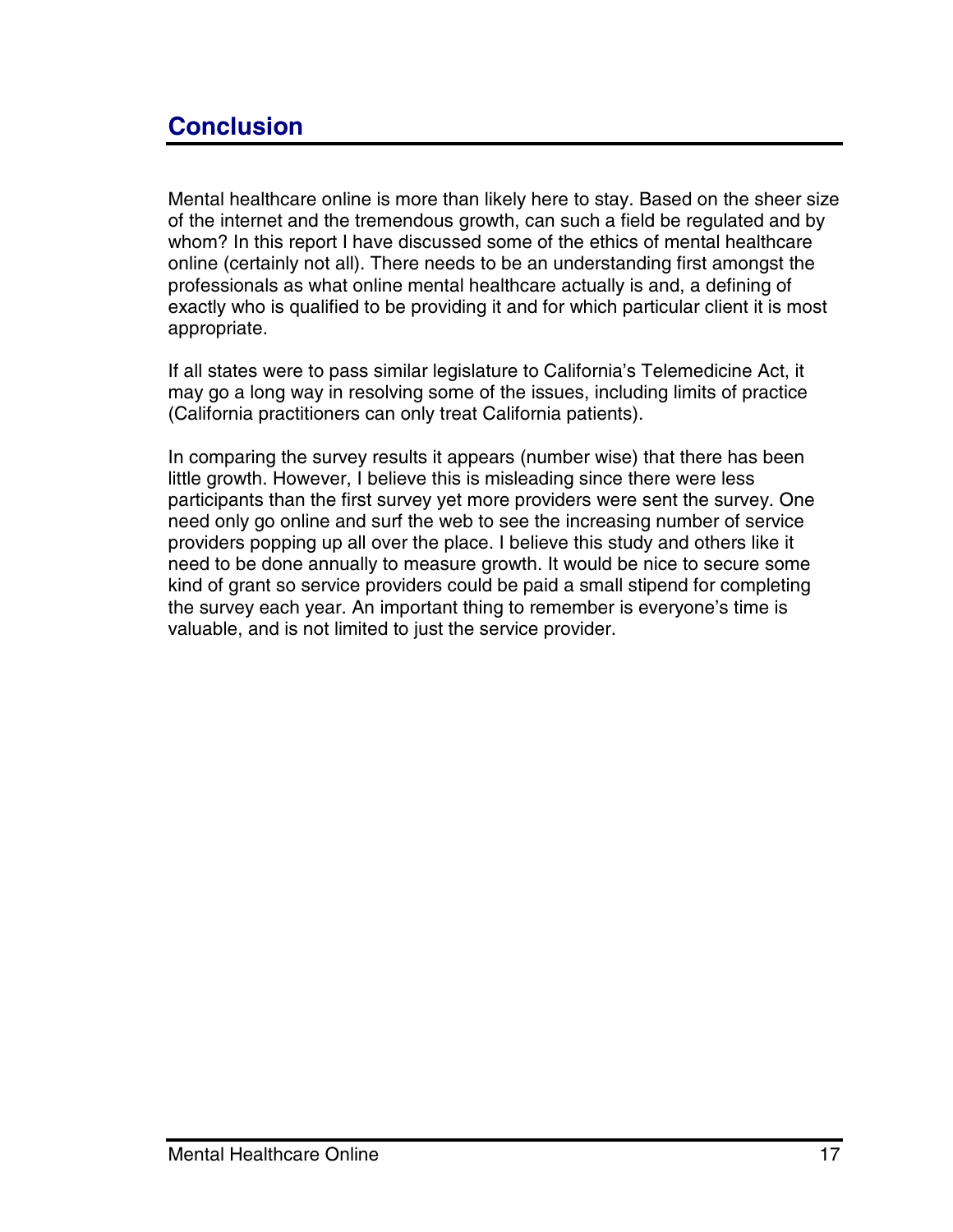# <span id="page-23-0"></span>**Appendix I**

#### **1998 QUESTIONNAIRE**

## **PROVIDER DEMOGRAPHICS**

- 1. Gender M F
- $2.$  Age  $\overline{\phantom{a}}$
- 3. Please list highest degree held and any applicable certifications/specialties.

#### **CLIENT INFORMATION**

4. Approximately how many online clients did you serve?

| 1997 |
|------|
| 1996 |
| 1995 |

5. Please estimate the average number of contacts/sessions per client.\_\_\_\_\_

#### *Has this number*

- \_\_\_increased
- \_\_\_decreased
- \_\_\_stayed the same in the past year?
- 1. Client Gender (estimated) \_\_\_\_\_\_# of Males \_\_\_\_\_\_# of Females
- 2. Please rate the frequency with which clients requested assistance for the following problems:
- 1. Most often 2. Often 3. Occasionally 4. Rarely 5 Never
- \_\_\_\_\_\_\_relationship issues
- \_\_\_\_\_\_\_family issues
- \_\_\_\_\_\_\_depression
- decay anxiety.
- \_\_\_\_\_\_\_substance abuse
- \_\_\_\_\_\_\_other specify\_\_\_\_\_\_\_\_\_\_\_\_\_\_\_\_\_\_\_\_\_\_\_\_\_\_\_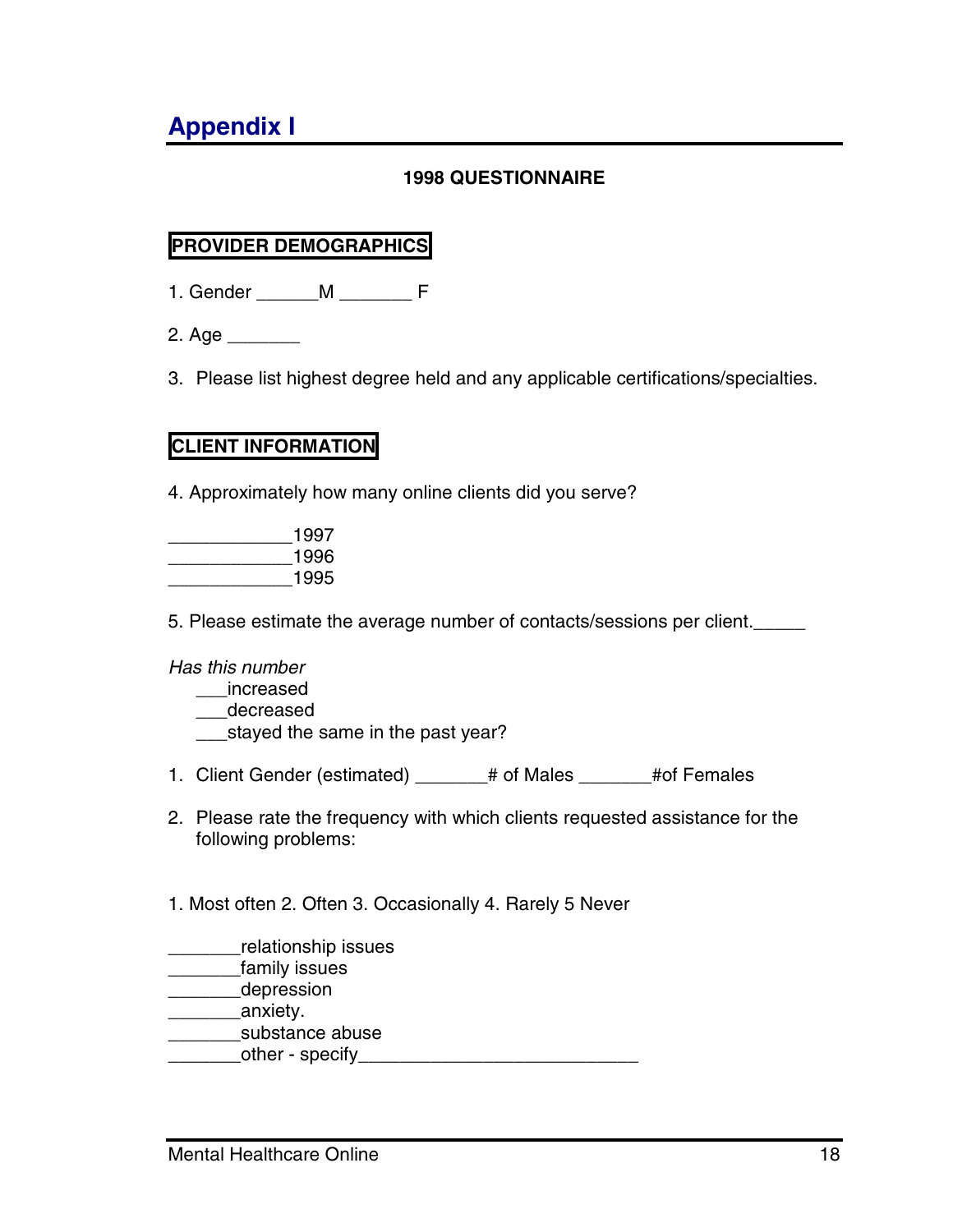#### **PRACTICE INFORMATION**

8. What are your fees per session or service provided? (If sliding fee, please give price range.)

| Individual      |  |
|-----------------|--|
| Group           |  |
| other - specify |  |

9. What do you call the cyberservice you provide?

| Counseling                 |  |
|----------------------------|--|
| Therapy                    |  |
| Advice/ information giving |  |
| Other - specify            |  |

10. How long have you been providing online services?

\_\_\_\_\_\_\_\_\_\_\_ years \_\_\_\_\_\_\_\_\_\_\_months

11. How long have you been in face to face practice (offline)?

\_\_\_\_\_\_\_\_\_\_\_ years \_\_\_\_\_\_\_\_\_\_months

12. Approximately what percent of your practice is conducted online? (Note: this question was somehow omitted from the surveys that got sent!)

13. How do you provide online services? Check all that apply.

\_\_\_\_\_\_\_ Email \_\_\_\_\_\_\_ real time (chat) \_\_\_\_\_\_\_ video conferencing

\_\_\_\_\_\_\_ virtual reality

 $\Box$  other - specify $\Box$ 

14. Which of the above technologies do you use most often? \_\_\_\_\_\_\_\_\_\_\_\_\_\_\_\_\_\_\_\_\_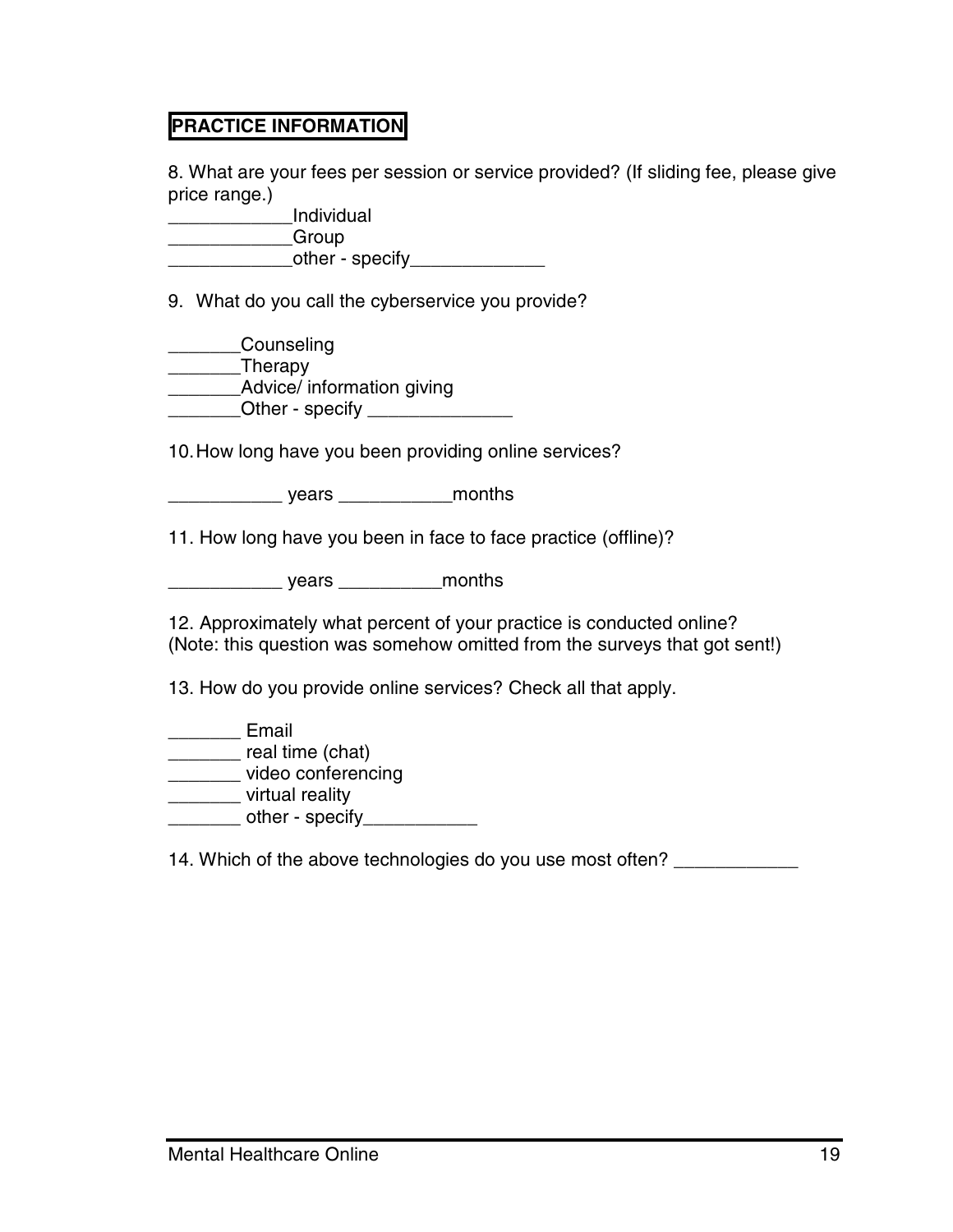15. Please rate from 1-5 the importance of each of the following issues related to online service

1.Mandatory 2.Critical 3.Very important 4.Somewhat important 5.Relatively unimportant

| Client confidentiality on the internet (anonymity)                  |
|---------------------------------------------------------------------|
| Licensure (practice beyond state lines)                             |
| Liability Issues (suicidality, reporting requirements)              |
| Terminology (what to call services)                                 |
| ethical issues (fraud, exploitation)                                |
| therapeutic relationship issues (changes in communication, control) |
| Other -                                                             |

16. What do you see as the major strengths of online services? Check all that apply.

| Serving disabled clients or those from remote areas.                         |
|------------------------------------------------------------------------------|
| increased flexibility of services (illness, inclement weather, time factors) |
| decreased client defensiveness due to partial anonymity                      |
| new opportunity for discovery & research                                     |
| other -                                                                      |

17. Comments:

\_\_\_\_\_Yes, send me the results. Thank You!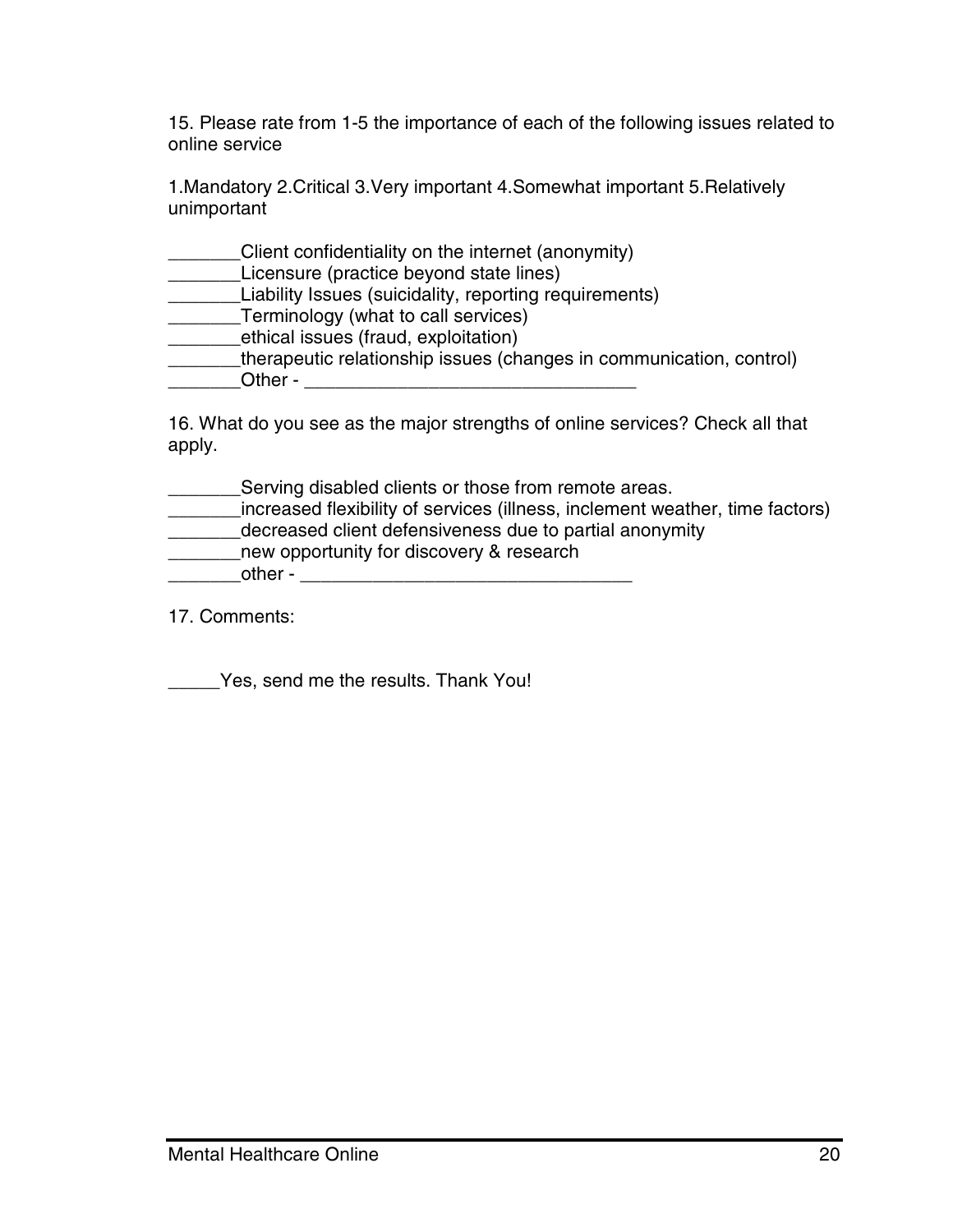# <span id="page-26-0"></span>**Appendix II**

#### **2000 QUESTIONNAIRE**

### **PROVIDER DEMOGRAPHICS**

1. I am listed on Metanoia website as a therapist.

[ ] yes  $[ ]$  no

2. I am a member of ISMHO and on mailing list.

[ ] yes [ ] no

3. Gender

[] female [ ] male

4. Age

5. Is your practice solely online?

[ ] yes

[ ] no

6. List highest degree held and any certifications/specialties:

#### **CLIENT INFORMATION**

7. Approximately how many online clients did you serve?

in 1999? in 1998? in 1997?

8. Estimate the average number of sessions per client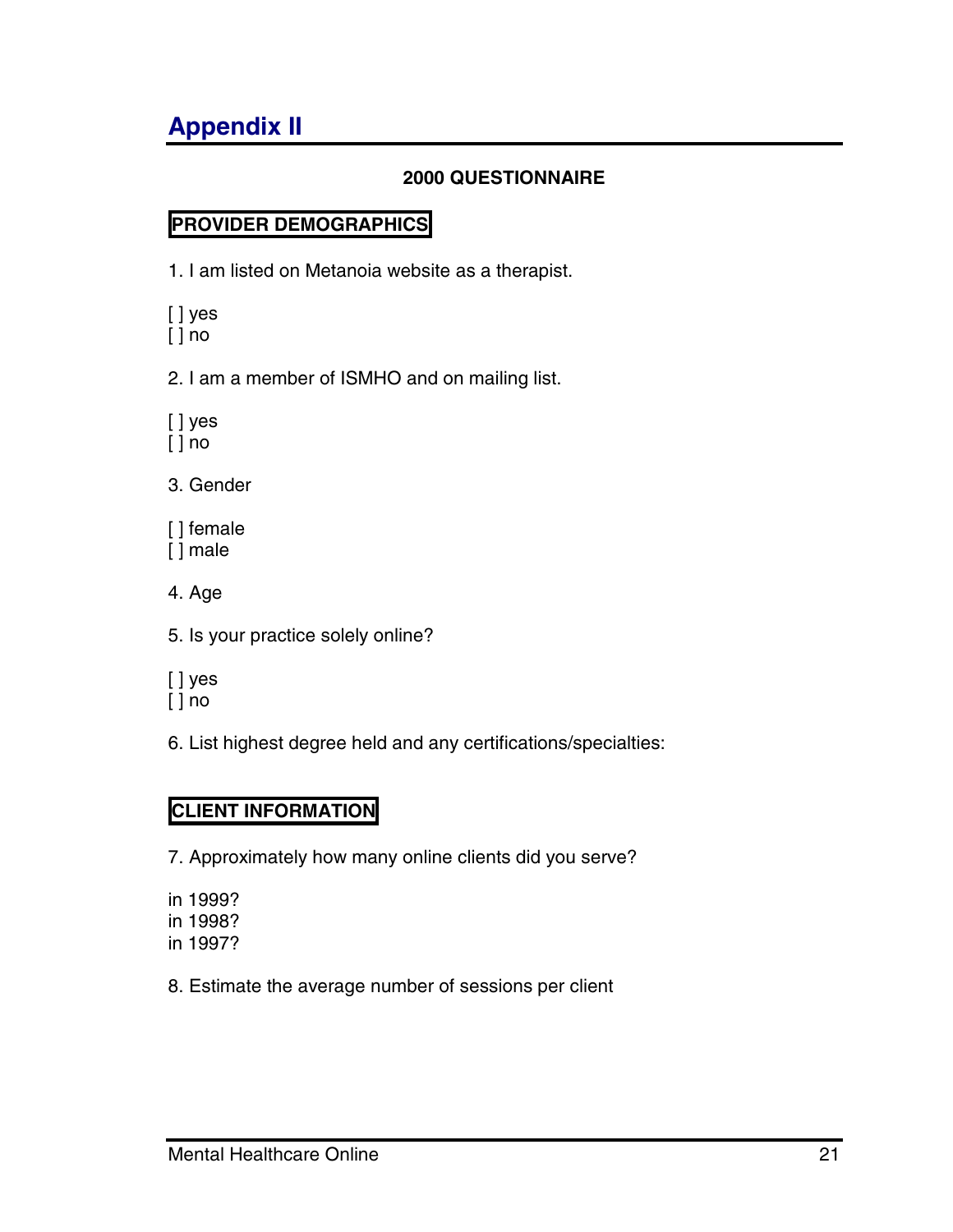3. In the past year has this session number...

[ ] increased [ ] decreased [] stayed the same

10. Client Gender (estimated)

[ ] # males [ ] # females

11. Rate the frequency clients requested assistance for (using the scale below):

1=most often, 2=often, 3=occasionally, 4=rarely, 5=never

[] relationship issues [] family issues [] depression [ ] anxiety [] substance abuse [ ] other - specify [ ]

#### **PRACTICE INFORMATION**

12. What are your fees? (per session, or per email, indicate method for calculating fees, e.g. \$1 a minute/responding to client email)

[ ] individual [ ] group [ ] other - specify [ ]

13. What do you call the cyber service you provide?

[ ] counseling [ ] therapy [ ] coaching [ ] advice [ ] education [ ] other - specify [ ]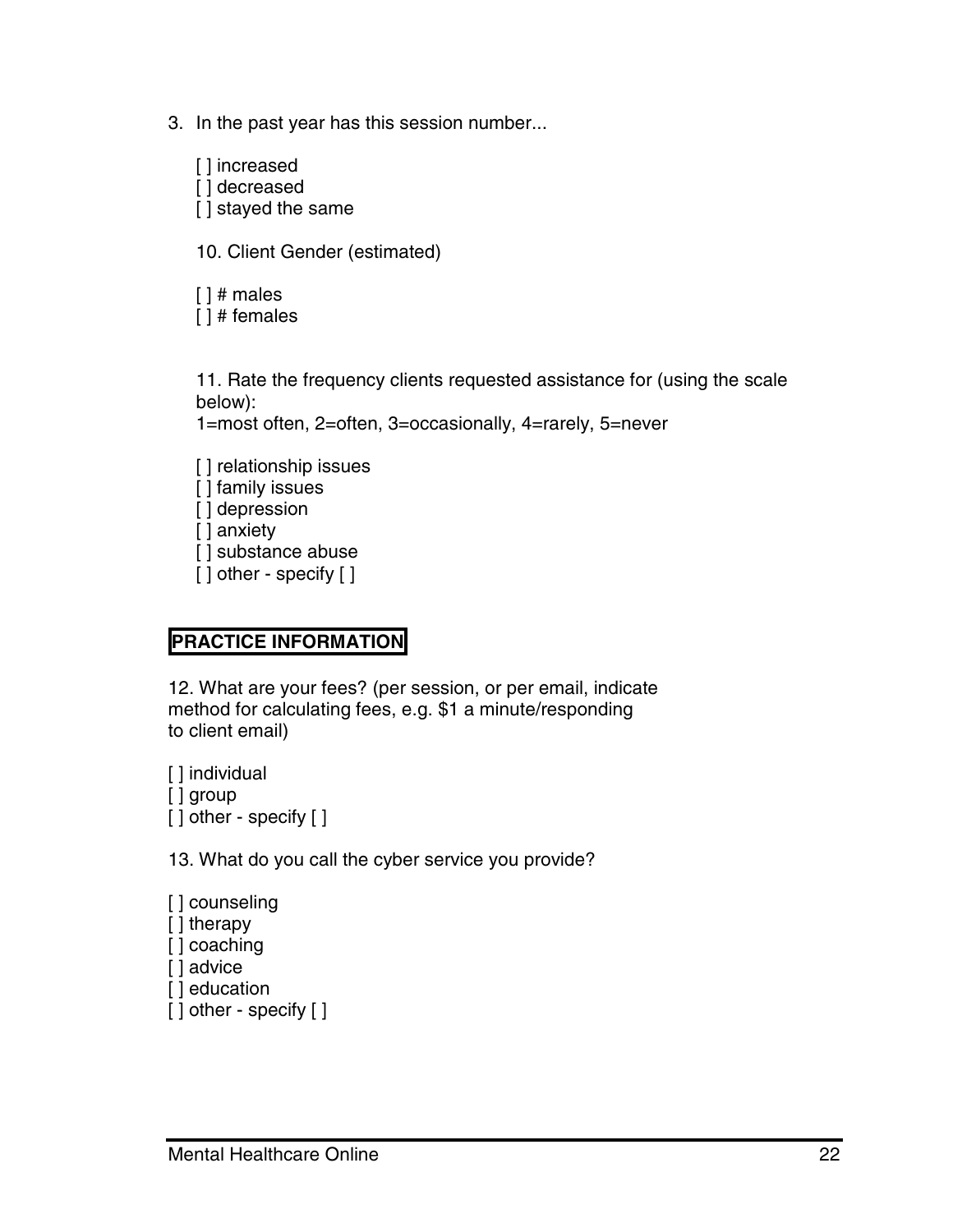14. How long have you been providing online services? [] years [] months

15. When do you schedule most of your therapy services:

[ ] anytime [ ] mornings [] afternoons [ ] evenings [] free time throughout day [ ] other - specify [ ]

16. How long have you been in face to face practice (offline)?

[ ] years [ ] months

17. Approximately what percent of your practice is conducted online?

[ ] percent

18. How do you provide online services? (check all that apply)

[ ] email [] real time (chat) [] video conferencing [] virtual reality [ ] other - specify [ ]

19. Which of the above technologies do you use most often?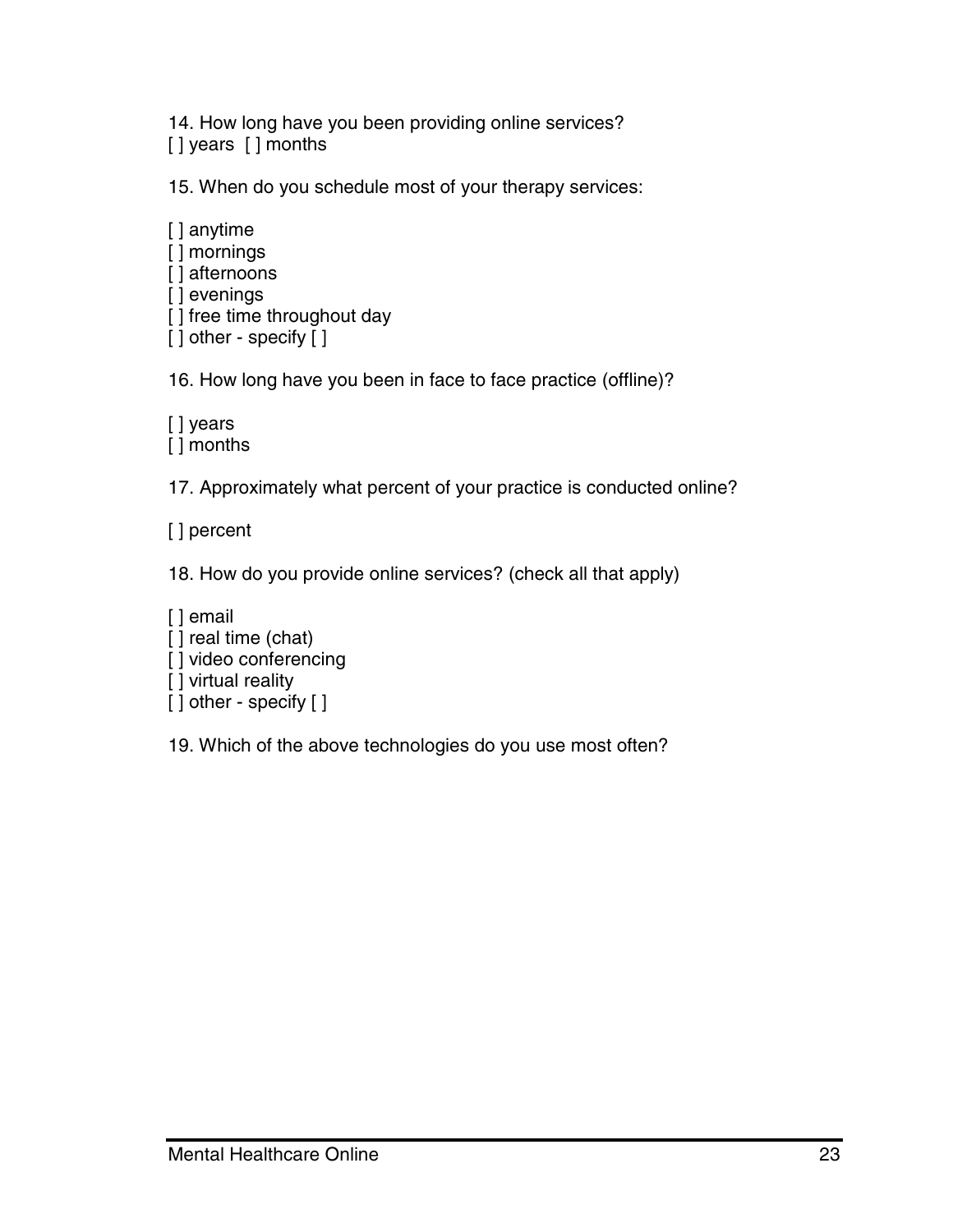20. Please rate from 1-5 the importance of the issues related to online service.

1=mandatory 2=critical 3=very important 4=somewhat important

5=relatively unimportant

[] client confidentiality (online anonymity)

[] licensure (practice beyond state lines)

[] liability issues (suicidality, reporting requirements)

[] terminology (what to call services)

[] ethical issues (fraud, exploitation)

[] therapeutic relationship (changes in communication, control)

[ ] other - specify [ ]

21. What do you see as the major strengths of online services?

22. What do you see as the major weaknesses of online services?

23. Please send me the results of this survey

[ ] yes  $[ ]$  no

24. Comments -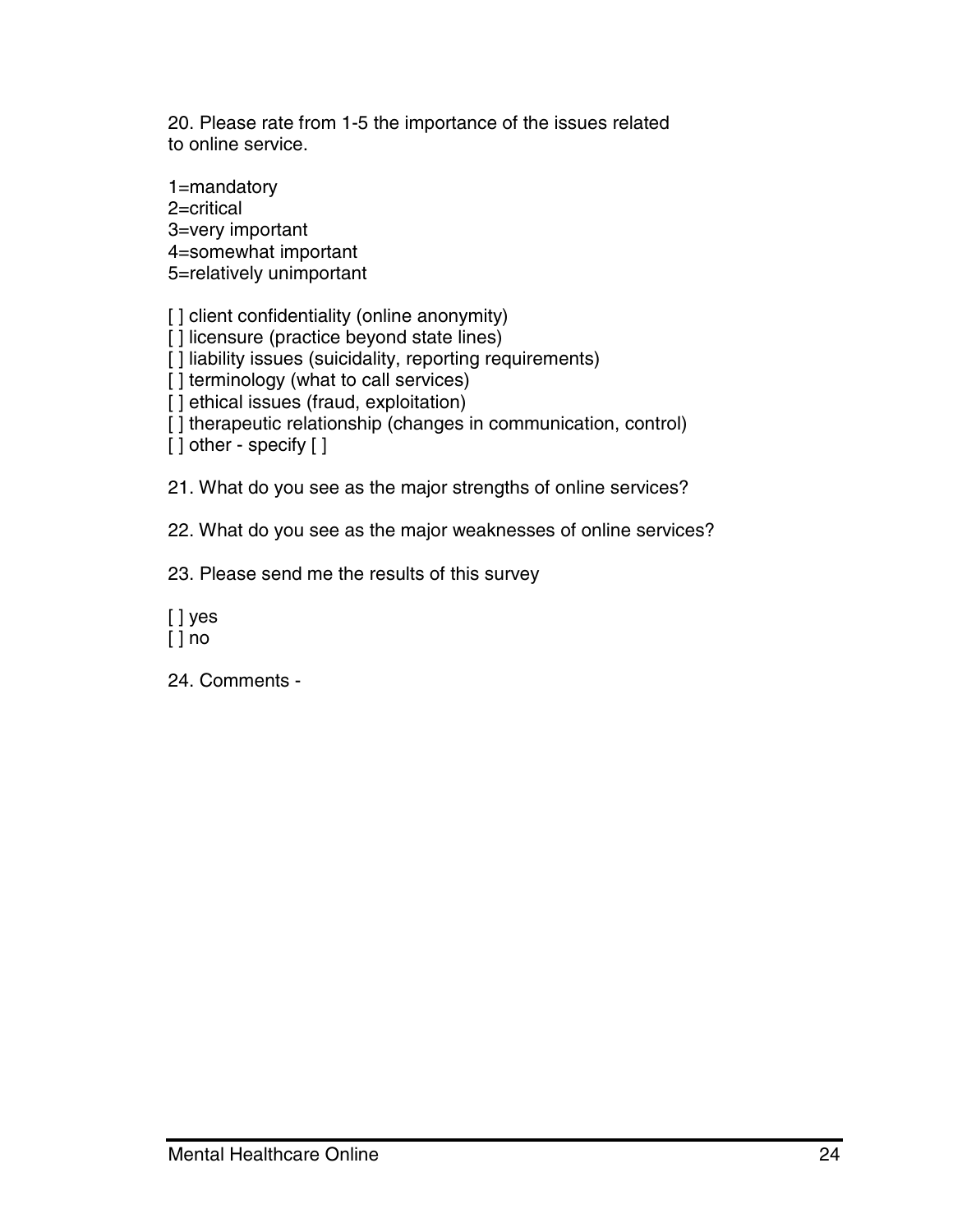## <span id="page-30-0"></span>**Endnotes**

 1 About.Com. "Cybertherapy is Really Therapy?" <http://mentalhealth.about.com/health/ mentalhealth/library/weekly/aa042197.htm> 1997. (19 Apr 2000).

<sup>2</sup> Pat Stubbs. "Broken Promises, The Story of Deinstitutionalization" 1998. <http://mentalhelp.net/perspectives/articles/art09981.htm>. (5 Apr 2000).

<sup>3</sup> Pat Stubbs. "Broken Promises, The Story of Deinstitutionalization" 1998. <http://mentalhelp.net/perspectives/articles/art09981.htm>. (5 Apr 2000).

<sup>4</sup> Surgeon Generals Office. "Mental Health: A Report of the Surgeon General." 1999. <http://www.surgeongeneral.gov/library/mentalhealth/home.html> (15 Apr 2000)

<sup>5</sup> American Psychiatric Association. "The Principles of Medical Ethics With Annotations Especially Applicable To Psychiatry". 1998. <http://www.psych.org/apa\_members/medicalethics2001\_42001.cfm> (12 April 2000)

<sup>6</sup> American Psychological Association. "Ethical Principles of Psychologists and Codes of Conduct" 1992. <http://www.apa.org/ethics/code.html> (12 Apr 2000).

 $^7$  The National Psychologist. "Rehabilitation or Punishment, Newspaper Series Ponders." <http://nationalpsychologist.com/articles/art\_v9n1\_2.htm> 2000. (13 Apr 2000).

<sup>8</sup> The National Psychologist. "Rehabilitation or Punishment, Newspaper Series Ponders." <http://nationalpsychologist.com/articles/art\_v9n1\_2.htm> 2000. (13 Apr 2000).

<sup>9</sup> American Psychological Association. "Ethics: Procedures for Filing Complaints." 1996. <http://www.apa.org/ethics/rules.html#PV3.> (10 Apr 2000).

 $10$  American Psychiatric Association. "Procedures For Handling Complaints of Unethical Conduct." <http://www.psych.org/apa\_members/ethics\_complaints.cfm> (7 Apr 2000)

John Grohol, PhD. <mailto:grohol@netscape.net> "BBC Interview: World View On Internet Use." 16 Mar 2000. ISMHO General Email List. (16 Mar 2000).

<sup>12</sup> Martha Ainsworth. <mailto:ainsworth@metanoia.org> "History of Cybertherapy." 7 Apr 2000. ISMHO General Email List. (7 Apr 2000).

<sup>13</sup> Martha Ainsworth. <mailto:ainsworth@metanoia.org> "History of Cybertherapy." 7 Apr 2000. ISMHO General Email List. (7 Apr 2000).

<sup>14</sup> John Grohol. PhD. <mailto:grohol@netscape.net> "Question." 13 Apr 2000. Personal Correspondence. (13 Apr 2000).

<sup>15</sup> Martha Ainsworth. <mailto:ainsworth@metanoia.org> "History of Cybertherapy." 7 Apr 2000. ISMHO General Email List. (7 Apr 2000).